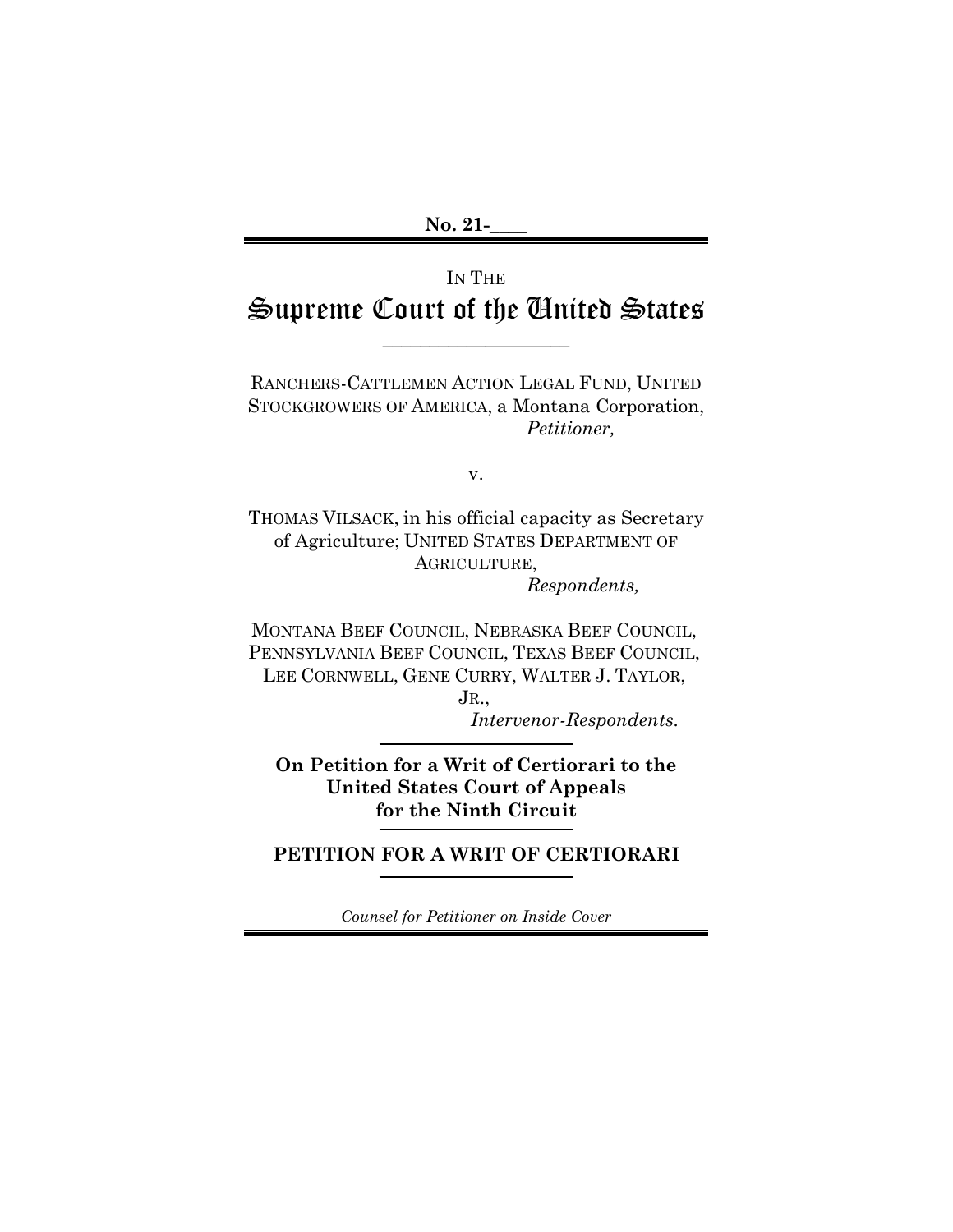DAVID S. MURASKIN *Counsel of Record* PUBLIC JUSTICE, P.C. 1620 L St. NW, Suite 630 Washington, DC 20036 (202) 797-8600 dmuraskin@publicjustice.net

WILLIAM A. ROSSBACH ROSSBACH LAW, P.C. MISSOULA, MT 59807- (406) 543-5156

J. DUDLEY BUTLER BUTLER FARM & RANCH LAW GROUP, PLLC 499-A Breakwater Dr. Benton, MS 39039 (662) 673-0091

*Counsel for Petitioner*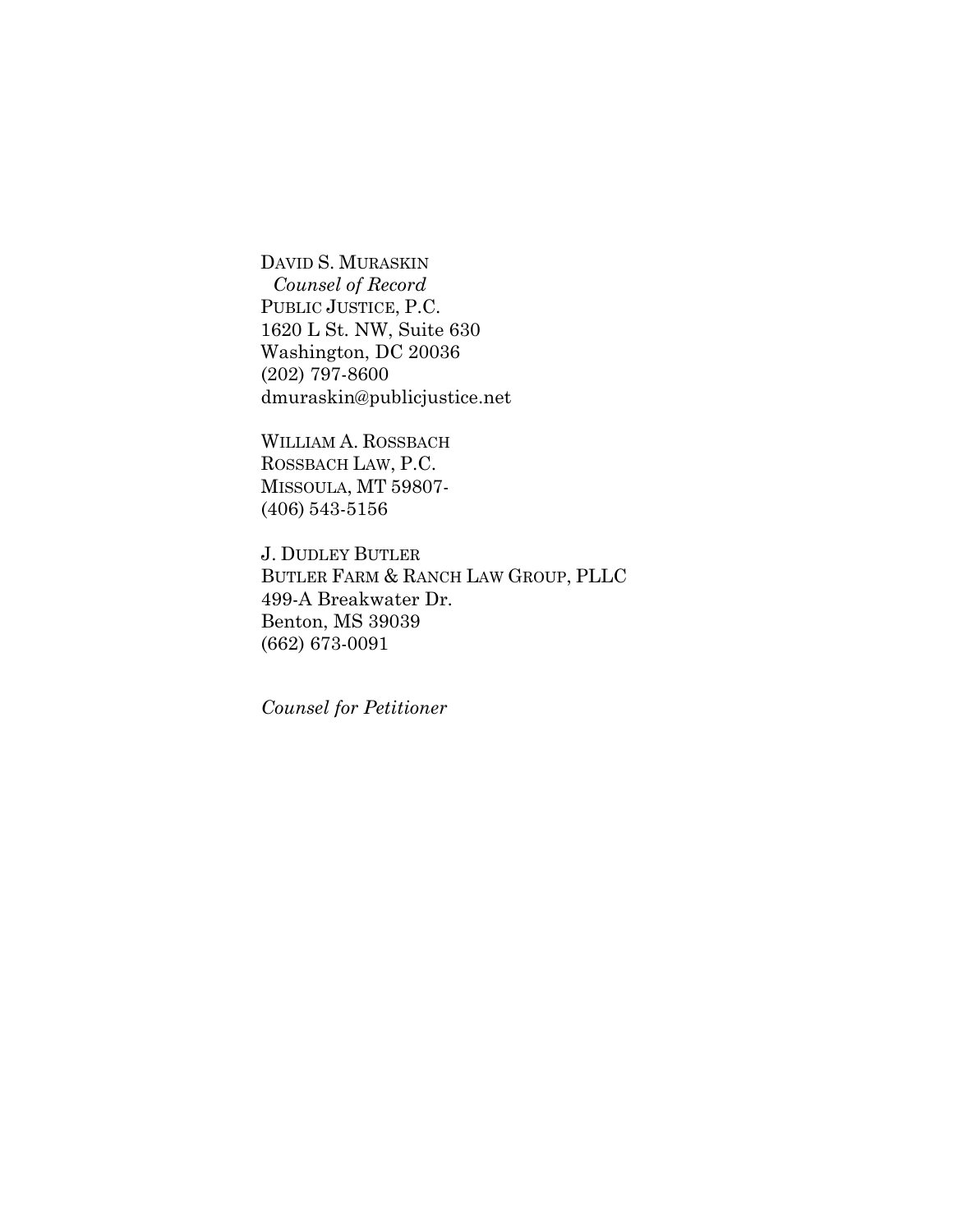### **QUESTIONS PRESENTED**

1. Whether otherwise unconstitutional compelled subsidies of private speech are "government speech," free from First Amendment review, because Congress established the "general terms" of how the money should be spent, but the government is unaware of the specific expressions until after they enter the marketplace.

2. Whether the Court should overrule *Johanns v. Livestock Marketing Association,* 544 U.S. 550 (2005).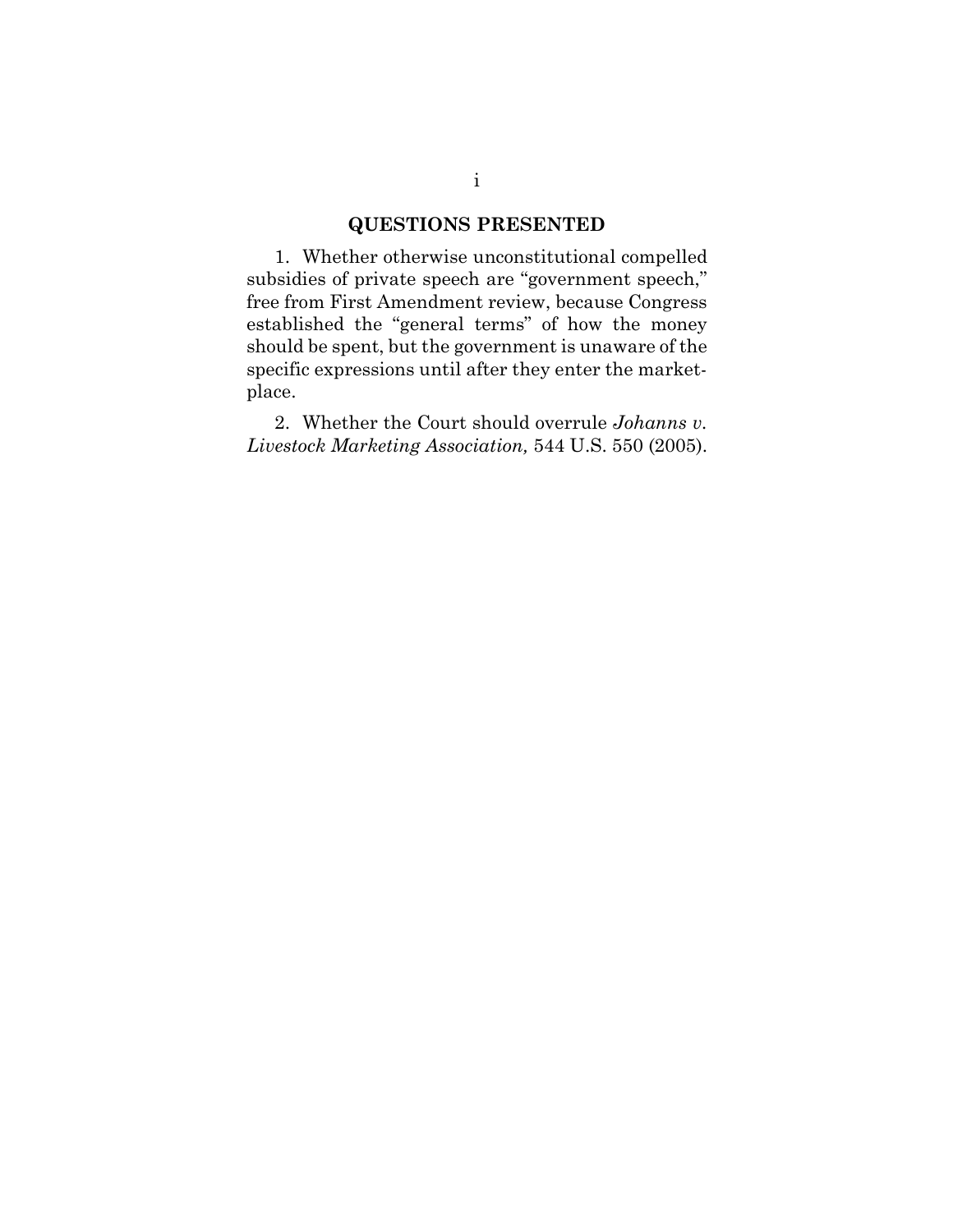## **CORPORATE DISCLOSURE**

Petitioner Ranchers-Cattlemen Action Legal Fund, United Stockgrowers of America ("R-CALF") has no parent corporations and issues no stock.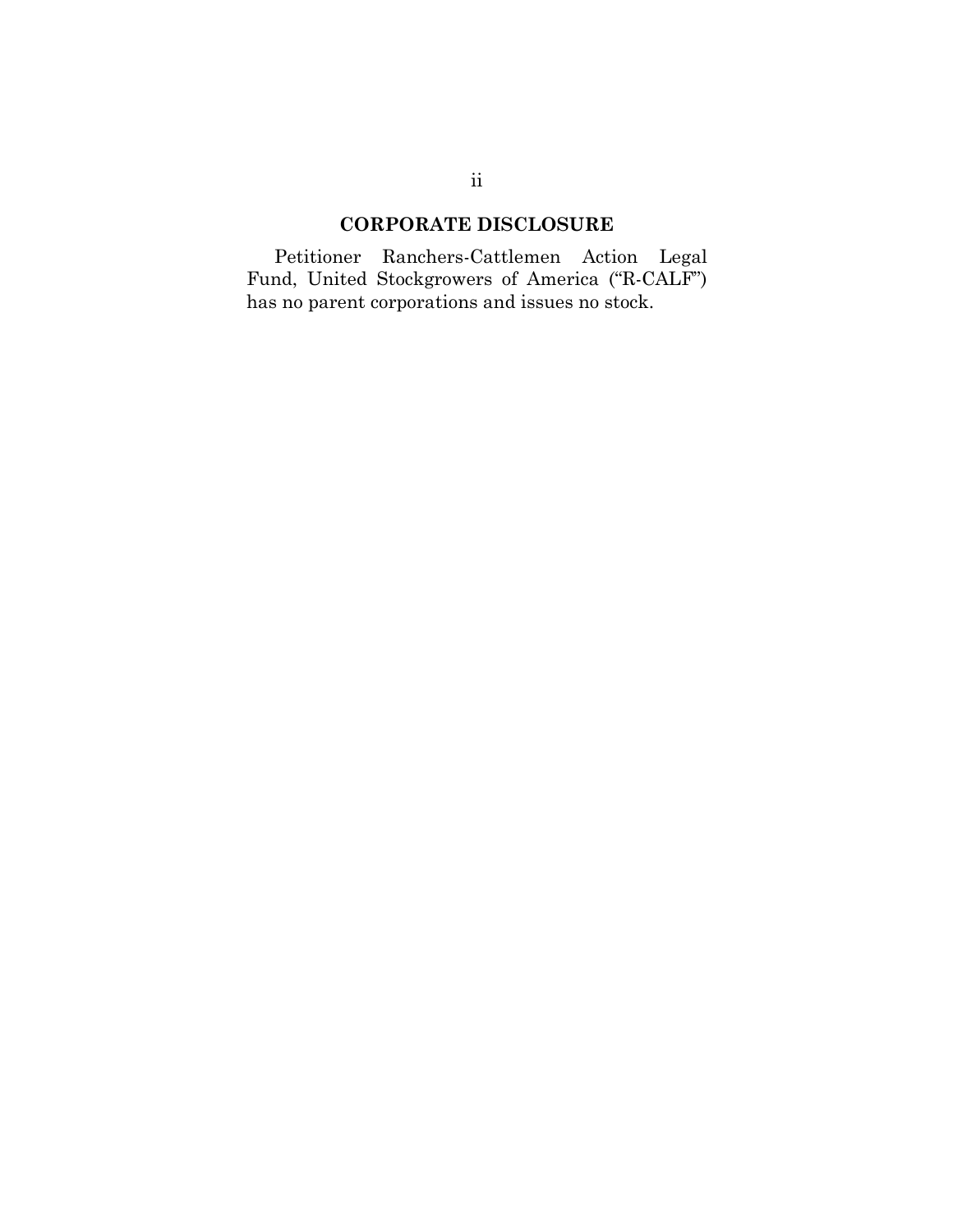#### **RELATED PROCEEDINGS**

The following proceedings are directly related to this case:

- *R-CALF v. Perdue*, No. 4:16-cv-41 (D. Mont. Mar. 27, 2020).
- *R-CALF v. Perdue*, No. 17-35669 (9th Cir. Apr. 9, 2018).
- *R-CALF v. Vilsack*, No. 20-35453 (9th Cir. July 27, 2021).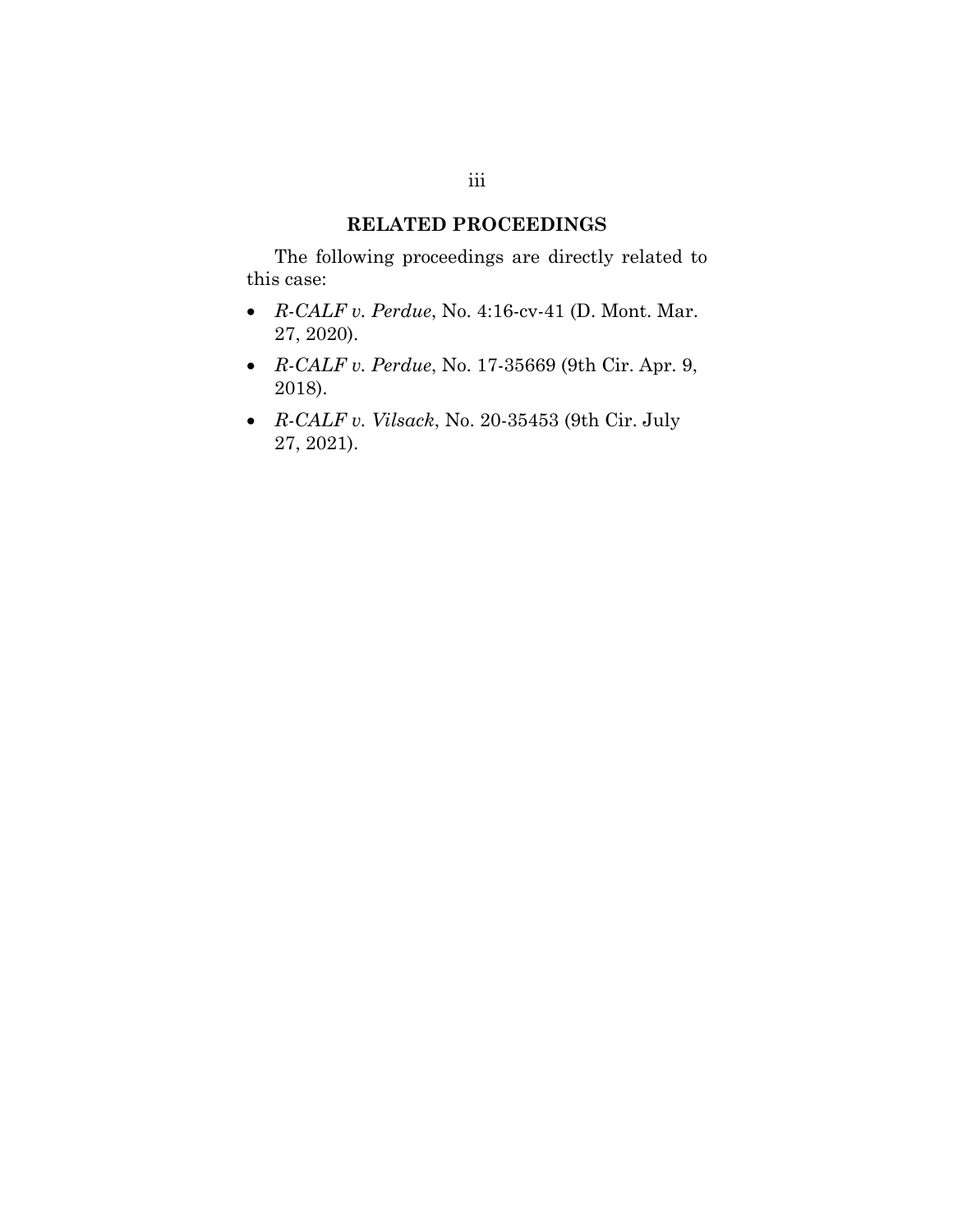### **TABLE OF CONTENTS**

| PETITION FOR A WRIT OF CERTIORARI 1                                                                                           |
|-------------------------------------------------------------------------------------------------------------------------------|
|                                                                                                                               |
|                                                                                                                               |
| CONSTITUTIONAL, STATUTORY, AND<br>REGULATORY PROVISIONS INVOLVED1                                                             |
|                                                                                                                               |
|                                                                                                                               |
| A. <i>Johanns</i> held nongovernmental actors can<br>produce government speech, but did not                                   |
| B. <i>Johanns</i> ' vague standard has allowed the<br>government to compel subsidies of private                               |
| C. The lower courts initially recognized such<br>subsidies are unconstitutional13                                             |
| D. The government purported to remedy the<br>program, while allowing the same<br>constitutional violations to continue14      |
| E. The lower courts then disclaimed any<br>obligation to stop the unconstitutional<br>compelled subsidies of private speech16 |
| REASONS FOR GRANTING THE PETITION 21                                                                                          |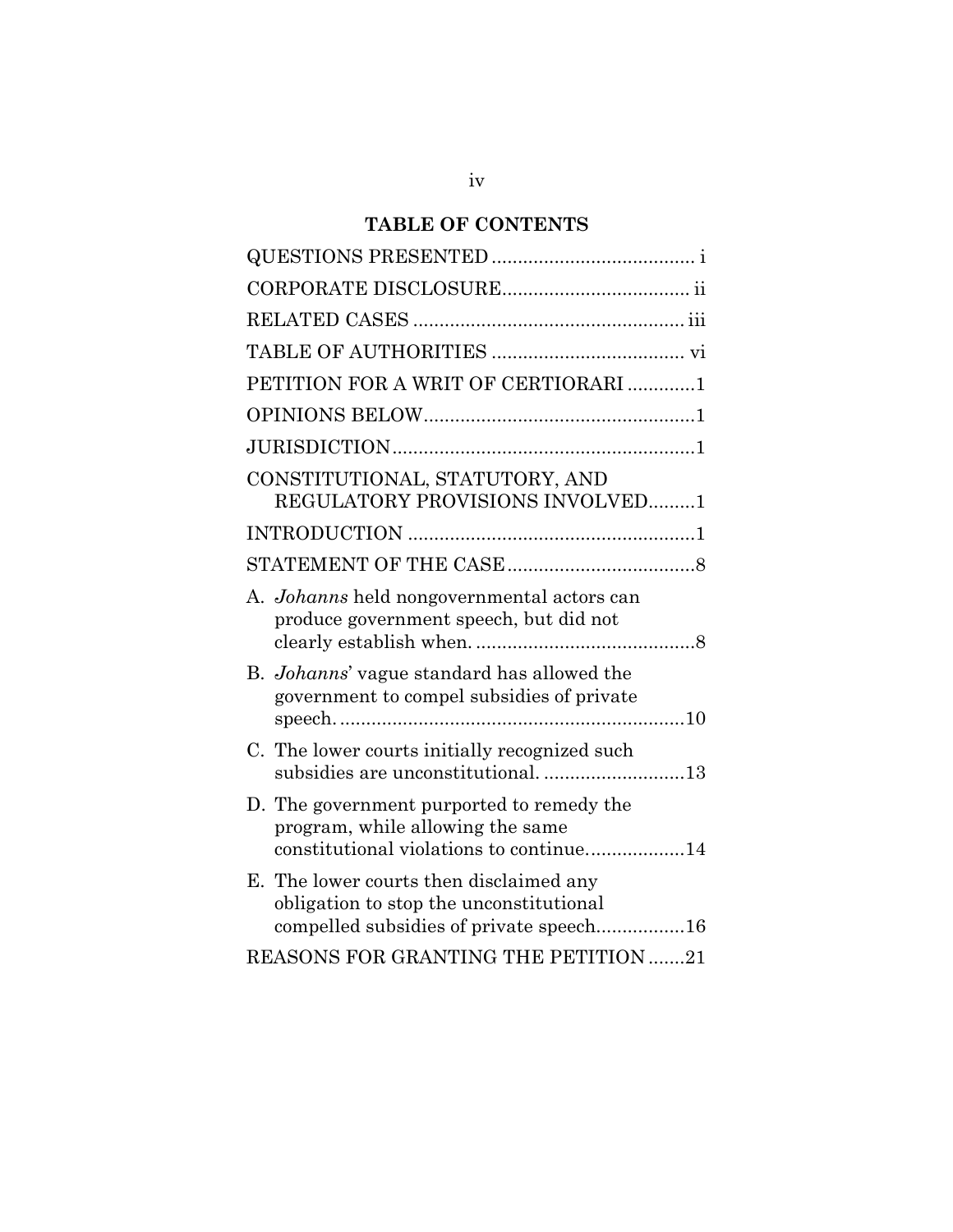| This Court's Decisions in Numerous Ways26   |
|---------------------------------------------|
| Government-Speech Doctrine. 30              |
| Speech Doctrine Is of National Import33     |
|                                             |
|                                             |
|                                             |
| Recommendations (Mar. 27, 2020)App. 17      |
| District of Montana (Mar. 27, 2020) App. 43 |
|                                             |
|                                             |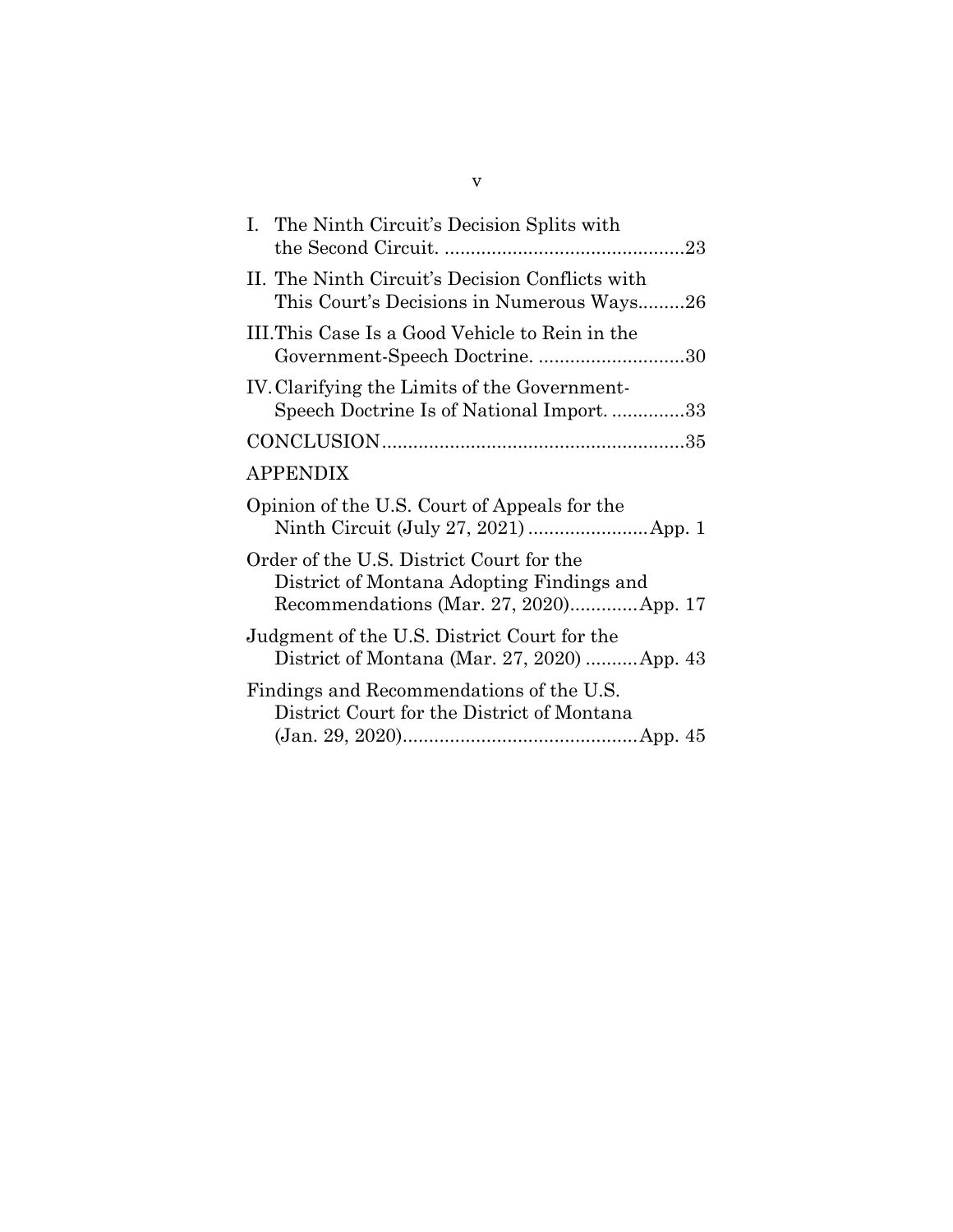## **TABLE OF AUTHORITIES**

### **CASES**

| Am. Honey Producers Ass'n, Inc. v. U.S. Dep't                                   |
|---------------------------------------------------------------------------------|
| of Agric.,<br>2007 WL 1345467 (E.D. Cal. May 8, 2007)4                          |
| Avocados Plus Inc. v. Johanns,                                                  |
| Cricket Hosiery, Inc. v. United States,                                         |
| Humane Soc'y of the United States v. Perdue,                                    |
| Johanns v. Livestock Mktg. Ass'n,                                               |
| Matal v. Tam,                                                                   |
| New Hope Fam. Servs., Inc. v. Poole,                                            |
| Pleasant Grove City v. Summum,                                                  |
| R-CALF v. Perdue.<br>2017 WL 2671072<br>(D. Mont. June 21, 2017) 11, 12, 13, 14 |
| R-CALF v. Perdue,<br>718 F. App'x 541 (9th Cir. 2018) 14                        |
| R-CALF v. Vilsack,<br>2016 WL 9804600 (D. Mont. Dec. 12, 2016) 5                |
| United States v. United Foods, Inc.,                                            |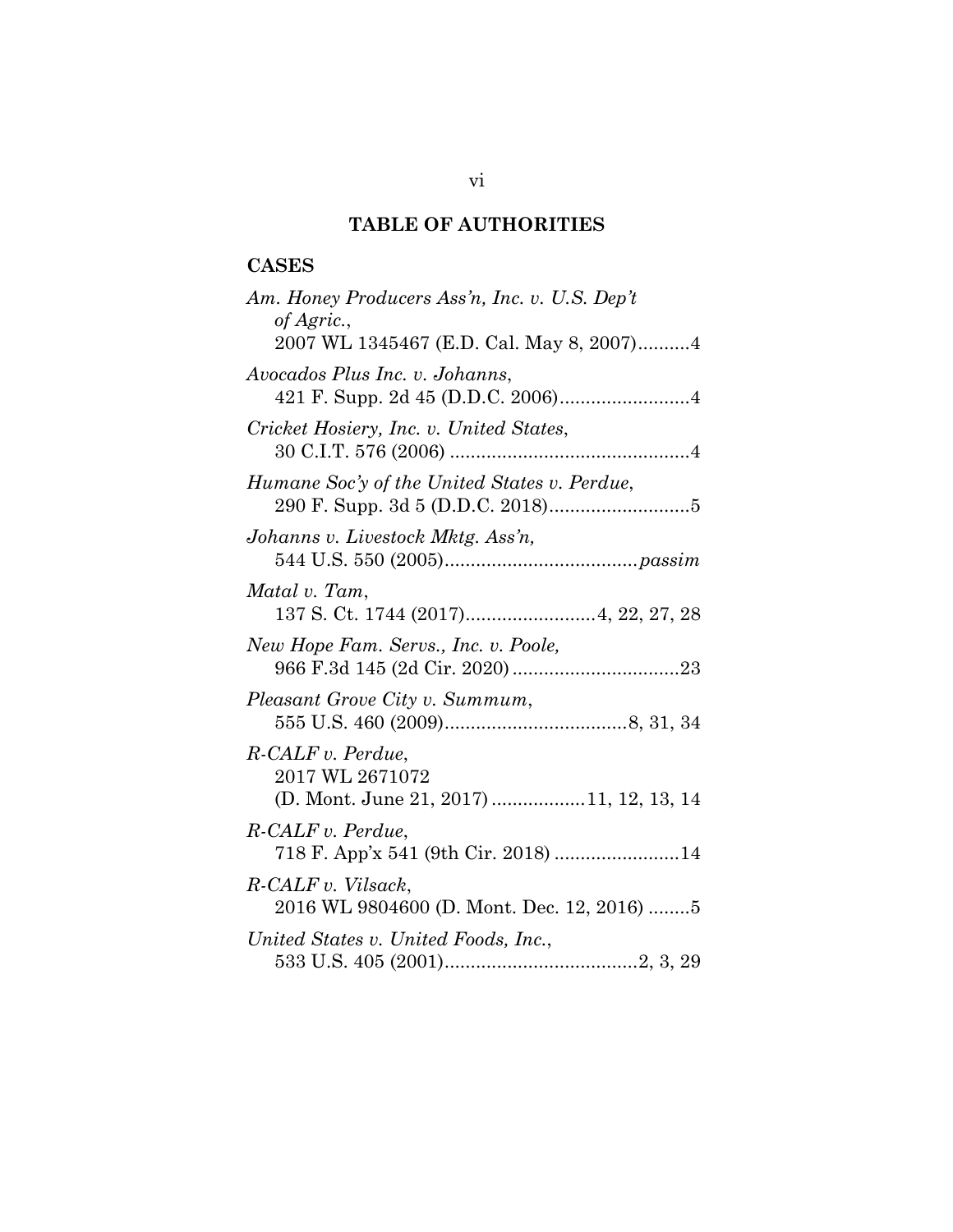| Walker v. Texas Div., Sons of Confederate |  |
|-------------------------------------------|--|
| Veterans, Inc.,                           |  |
|                                           |  |
| <i>Wandering Dago, Inc. v. Destito,</i>   |  |
|                                           |  |

### **CONSTITUTION**

|--|--|--|--|--|

#### **STATUTES**

### **OTHER AUTHORITIES**

| Daniel J. Hemel & Lisa Larrimore Ouellette,<br><b>Public Perceptions of Government Speech,</b>                                                                                                                           |  |
|--------------------------------------------------------------------------------------------------------------------------------------------------------------------------------------------------------------------------|--|
| Sen. Mike Lee, The Incredible, Unprofitable<br>Egg Board (Apr. 7, 2017),<br>https://www.lee.senate.gov/2017/4/the-                                                                                                       |  |
| Helen Norton, The Government's Speech and                                                                                                                                                                                |  |
| Jeremiah Paul, Is A Grape Just A Grape?<br>California Table Grape Commission's<br><b>Mandatory Assessment Funded Generic</b><br>Advertising Scheme vs. Grower's First<br><i>Amendment Rights</i> , 21 San Joaquin Agric. |  |
|                                                                                                                                                                                                                          |  |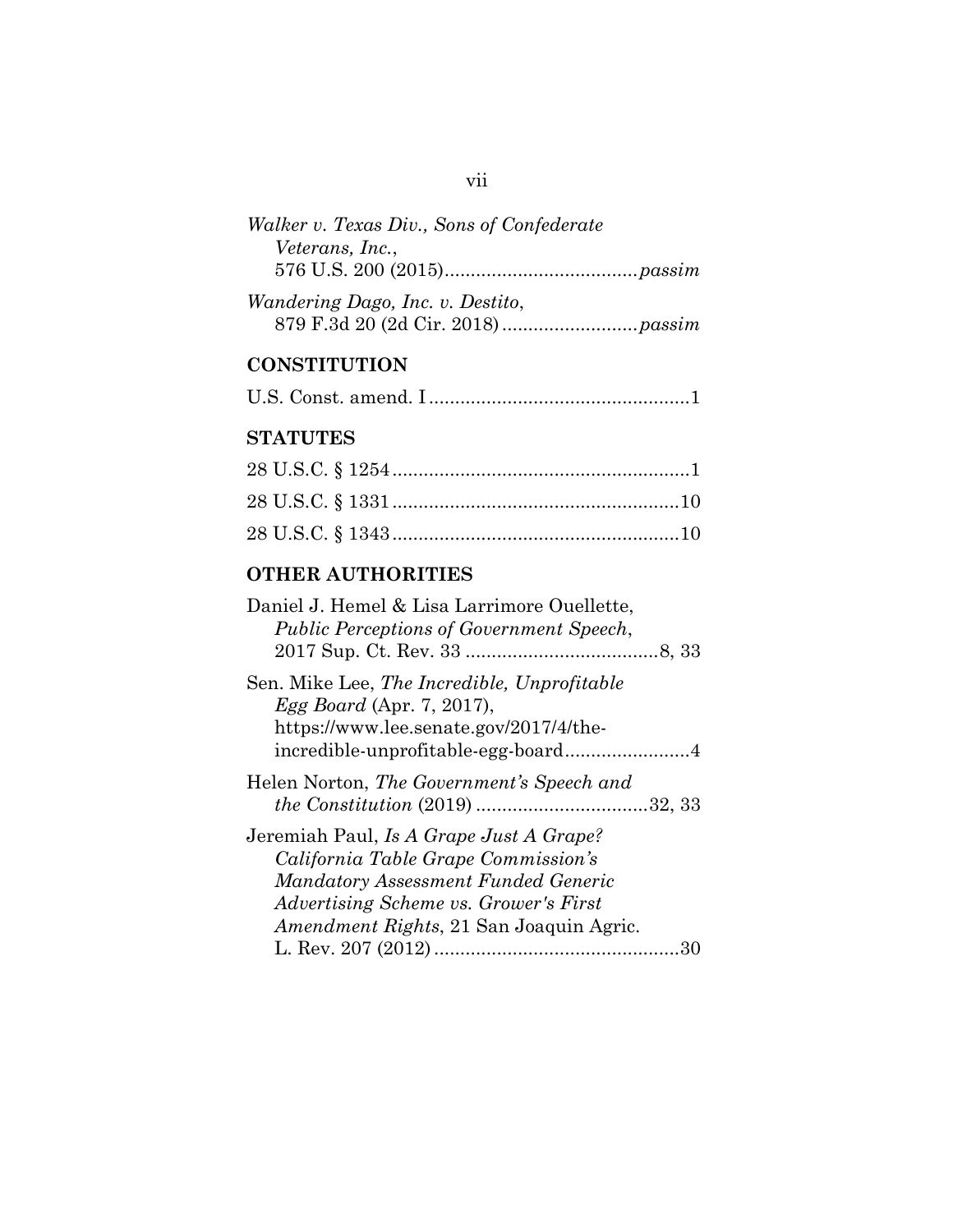# viii

| Brief of Appellant, R-CALF v. Perdue,<br>No. 20-3543 (9th Cir. Aug. 31, 2020),                                                                                  |
|-----------------------------------------------------------------------------------------------------------------------------------------------------------------|
| Brief for the Petitioners,<br>Shurtleff v. City of Boston,<br>No. 20-1800 (U.S. Nov. 15, 2021),                                                                 |
| Brief for the United States as Amicus Curiae<br>Supporting Reversal,<br>Shurtleff v. City of Boston,<br>No. 20-1800 (U.S. Nov. 22, 2021),                       |
| Petition for Writ of Certiorari,<br>Shurtleff v. City of Boston,<br>No. 20-1800 (U.S. June 21, 2021),                                                           |
| Mark Strasser, Government Speech and<br>Circumvention of the First Amendment, 44                                                                                |
| Daniel E. Troy, Do We Have A Beef with the<br>Court? Compelled Commercial Speech<br>Upheld, but It Could Have Been Worse,<br>2004-2005 Cato Sup. Ct. Rev. 12531 |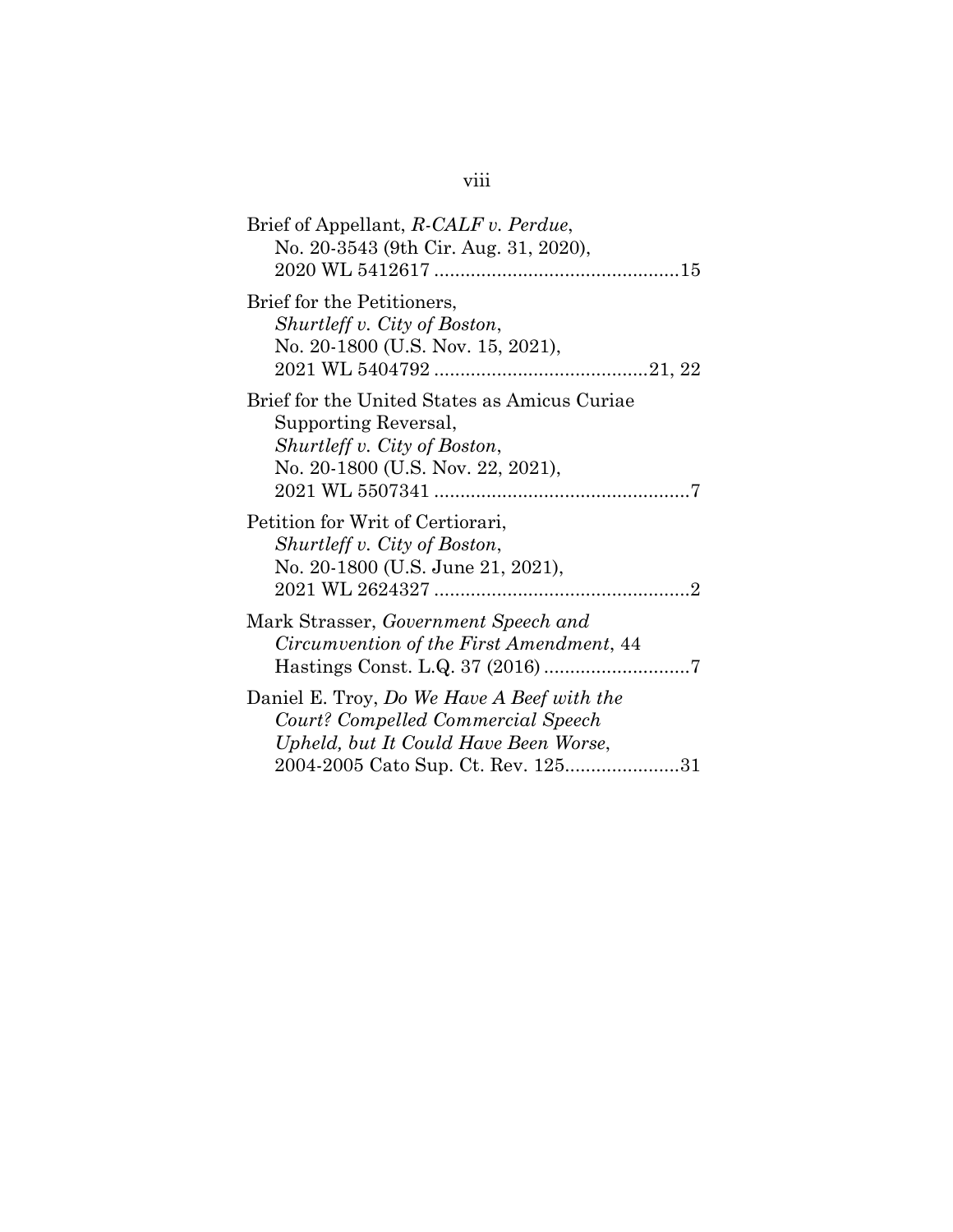#### **PETITION FOR A WRIT OF CERTIORARI**

#### **OPINIONS BELOW**

The opinion of the U.S. Court of Appeals for the Ninth Circuit affirming summary judgment for Respondents and Intervenor-Respondents (App. 1-16) is reported at 6 F.4th 983. The opinion of the U.S. District Court for Montana granting summary judgment (App. 17-42) is reported at 449 F. Supp. 3d 944. The Magistrate's Findings and Recommendations recommending summary judgment (App. 45-64), is not reported, but can be found at 2020 WL 2477662.

#### **JURISDICTION**

The judgment of the court of appeals was entered on July 27, 2021. This Court, in an October 12, 2021 order by Justice Kagan, extended the time for filing a petition for writ of certiorari until December 24, 2021. No. 21A65. Thus, this petition is timely and the jurisdiction of this Court is invoked under 28 U.S.C.  $§ 1254(1).$ 

#### **CONSTITUTIONAL, STATUTORY, AND REGULATORY PROVISIONS INVOLVED**

Congress shall make no law respecting an establishment of religion, or prohibiting the free exercise thereof; or abridging the freedom of speech, or of the press; or the right of the people peaceably to assemble, and to petition the Government for a redress of grievances. U.S. Const. amend. I.

#### **INTRODUCTION**

This case concerns a First Amendment challenge to the federal beef "checkoff" program. The Ninth Circuit upheld the challenged aspects, concluding they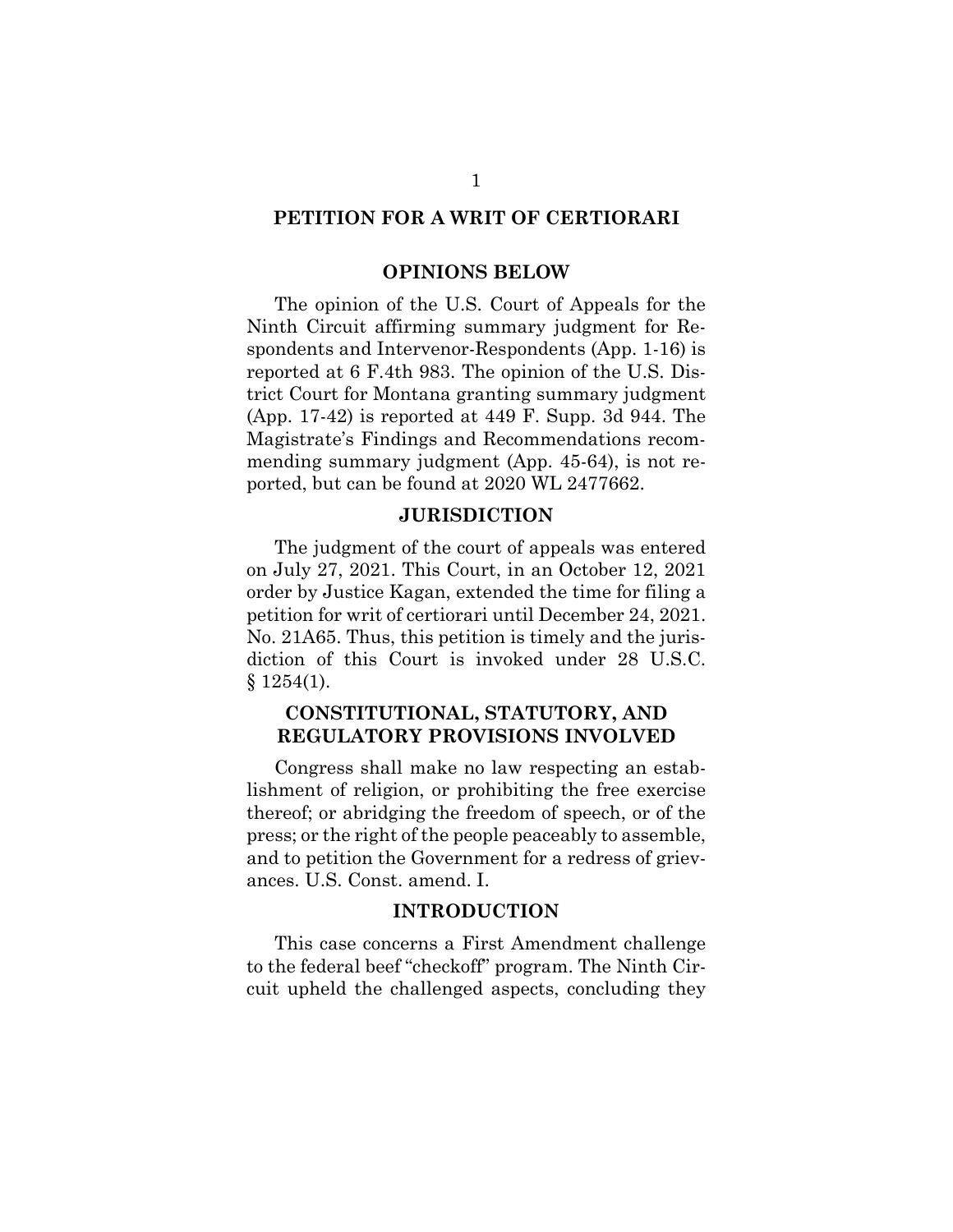produce government speech, which is free from First Amendment scrutiny. However, the government's involvement with the speech is far less than in *Shurtleff v. City of Boston*, No. 20-1800 (Arg. Jan. 18, 2022), which the Court granted to consider whether "perfunctory" governmental review of private speech can convert it to government speech. Petition for Writ of Certiorari, at ii-iii, *Shurtleff v. City of Boston*, No. 20- 1800 (U.S. June 21, 2021), 2021 WL 2624327. Unlike *Shurtleff*, this case also presents important questions regarding, when, if at all, the government-speech doctrine should apply to speech outside of government forums and issued by nongovernmental actors. Thus, the Petition should be granted, or, in the alternative, this case should be held to await *Shurtleff*, with the Court then either granting review, or granting the petition, vacating the decision below, and remanding it for further proceedings consistent with *Shurtleff*.

The federal beef checkoff program is one of numerous such programs for agricultural commodities, for everything from cotton to Christmas trees. Checkoff programs impose "mandatory assessments upon" producers of goods to pay for promotions of the products, implicating the First Amendment's restriction on "compelling certain individuals to pay subsidies for speech to which they object." *United States v. United Foods, Inc.*, 533 U.S. 405, 408, 410 (2001) (concerning the mushroom checkoff program).

In fact, this Court has stated the checkoffs serve no purpose except to exact money to fund "speech itself." *Id.* at 415; *see also Johanns v. Livestock Mktg. Ass'n,* 544 U.S. 550, 555, 561 (2005) (explaining the beef checkoff operates effectively the same as the mushroom checkoff). The entirety of the checkoffs'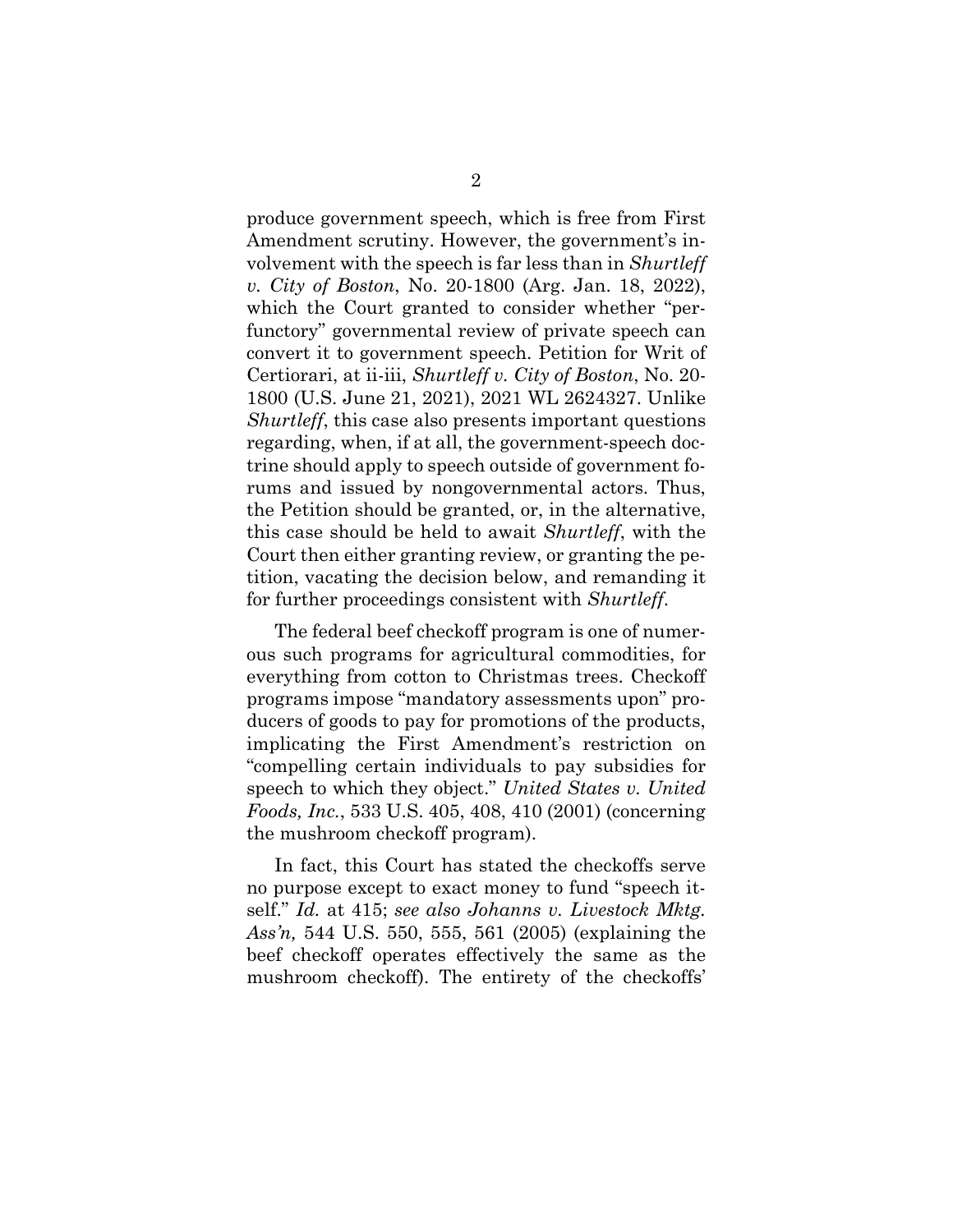exactions must be used to create "promotion[s], research, consumer information, [or] industry information" that constitute "advertising for the product" the payers make. *United Foods*, 533 U.S. at 408. The checkoffs have no "broader regulatory" objective. *Id.* at 415. Therefore, they do not fall within this Court's case law allowing the government to exact funds and produce speech if the speech is "ancillary" to a nonspeech-based objective. *Id.* "[T]he principal object of the" checkoffs is generating speech. *Id.* at 412, 415.

Accordingly, the Court has explained, the government "compelling contributions" to facilitate the checkoffs' "advertising scheme" cannot be reconciled with the First Amendment's prohibition on compelled subsidies of speech. *Id.* at 415. In fact, the checkoffs' exactions are so clearly unconstitutional, this Court concluded they fail any potentially applicable level of First Amendment scrutiny." *Id.* at 410. It recognized the checkoffs may only produce "commercial speech" and thus the compelled subsidies may be subject "to lesser protection" under the First Amendment, but, it stated, even were that the case, there is "no basis … to sustain the compelled assessments." *Id.*

The checkoffs survive solely because the Court subsequently held the compelled exactions may be used for government speech. In *Johanns*, the Court considered whether beef checkoff funds transferred to two nongovernmental entities—who generate and issue speech using the funds without attributing it to the government—produce government speech. 544 U.S. 550. The Court held they did, and the compelled funding of that speech "does not alone raise First Amendment concerns," as government speech is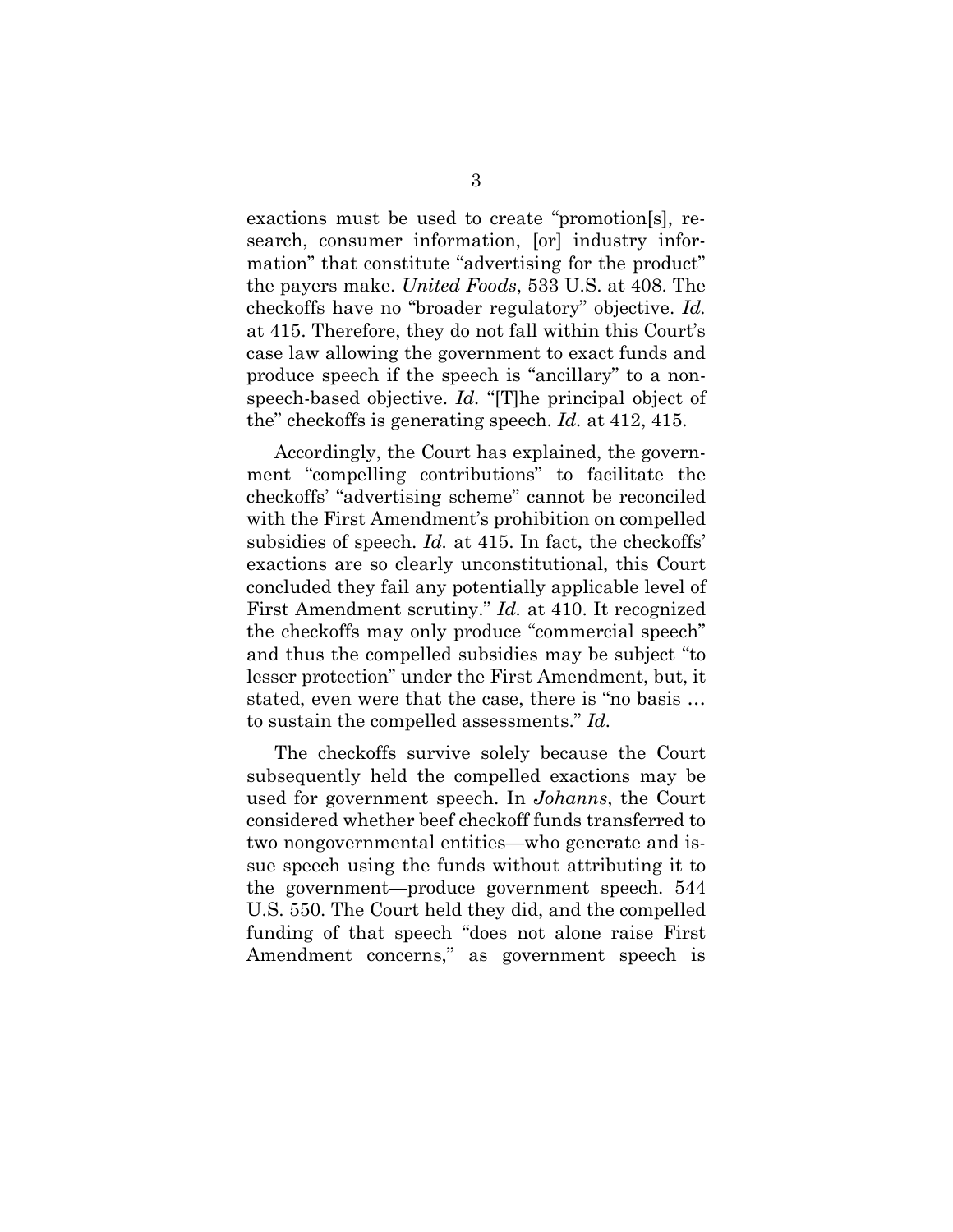entirely outside the First Amendment's reach. *Id.* at 559.

This single holding has been used to maintain all of the checkoff programs, which operate similarly. *E.g.*, *Am. Honey Producers Ass'n, Inc. v. U.S. Dep't of Agric.*, 2007 WL 1345467, at \*1 (E.D. Cal. May 8, 2007); *Avocados Plus Inc. v. Johanns*, 421 F. Supp. 2d 45, 50-54 (D.D.C. 2006); *Cricket Hosiery, Inc. v. United States*, 30 C.I.T. 576, 584 (2006).

However, this Court recently explained, rote applications of the government-speech doctrine can result in its "dangerous misuse." *Matal v. Tam*, 137 S. Ct. 1744, 1758 (2017). Because the doctrine places compelled subsidies and compelled speech beyond the First Amendment's protections, if improperly extended, the doctrine has the potential to "silence or muffle" competing expressions. *Id.* As a result, the Court instructed "great caution before extending our government-speech precedents." *Id.*

The checkoff programs, which have relied on *Johanns* to exempt all private entities who spend checkoff funds from First Amendment review, bare out *Matal*'s concern: broad applications of the government-speech doctrine manipulate the marketplace of ideas. For instance, because the speech funded by the Egg Board, an entity created by the egg checkoff, was assumed to be government speech unreachable by the Constitution, small egg producers were compelled to subsidize attack ads designed by "large, egg producing companies" to drive competition from the market, further concentrating market power. Sen. Mike Lee, *The Incredible, Unprofitable Egg Board* (Apr. 7, 2017), https://www.lee.senate.gov/2017/4/the-incredible-unprofitable-egg-board. Throughout the 2010s,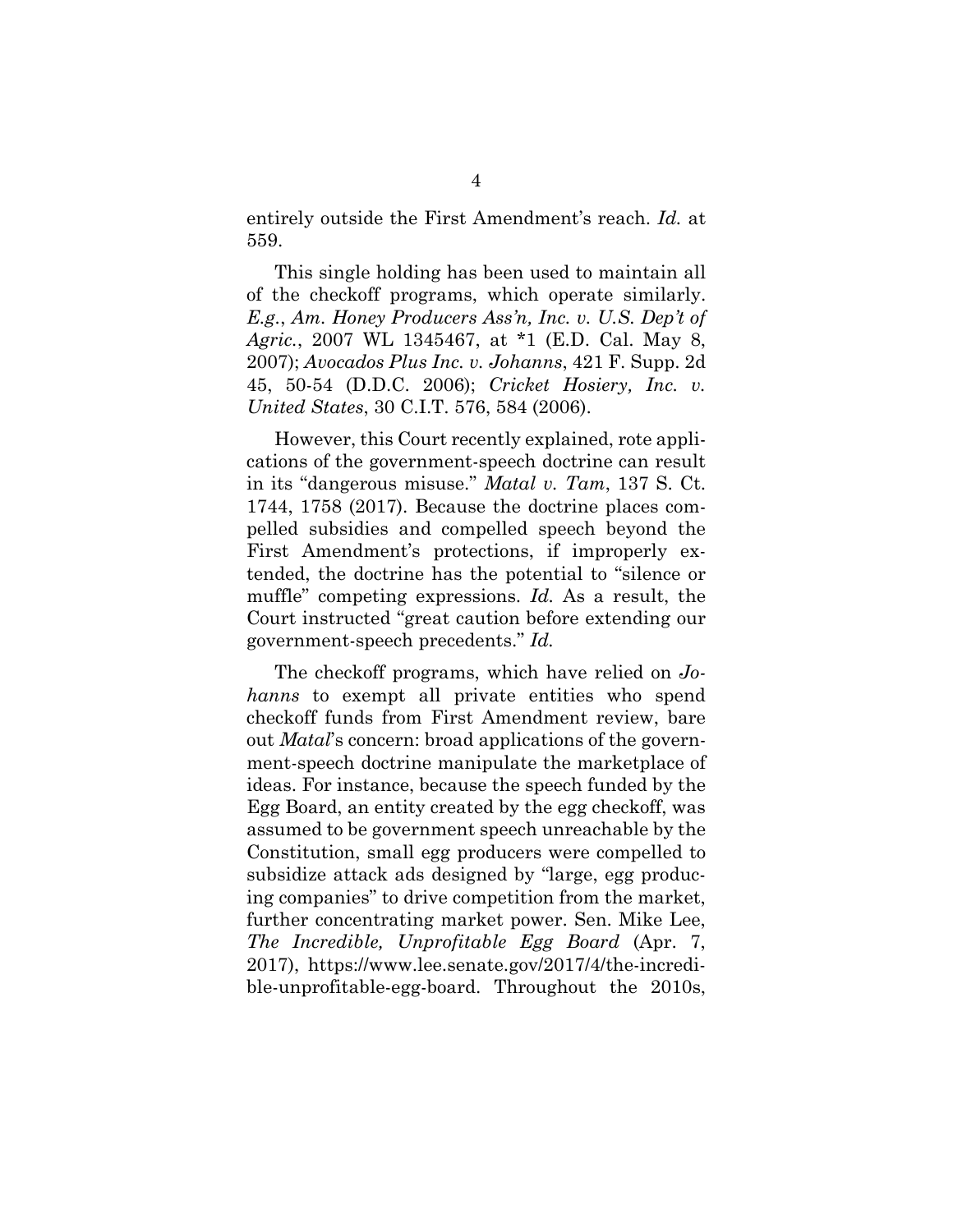independent pork producers were required to send money to the nongovernmental Pork Board, which then used those compelled subsidies to pay for the rights to the slogan "The Other White Meat," even though the Board had retired the slogan from use. *Humane Soc'y of the United States v. Perdue*, 290 F. Supp. 3d 5, 13 (D.D.C. 2018), *rev'd on other grounds Humane Soc'y of the United States v. Perdue*, 935 F.3d 598 (D.C. Cir. 2019). That slogan is owned by the National Pork Producers Council, "the private industry trade association" of industrialized pork producers, which used the revenue to lobby for their interests. *Id.*  at 7-9.

This case asked the lower courts to enforce limits on the government-speech doctrine. It challenged the use of beef checkoff funds to produce speech designed and vetted by wholly private entities, distinct from the nongovernmental entities the Court analyzed in *Johanns*. These nongovernmental entities use the money to produce speech antagonistic to the interests of the "domestic, independent cattle producers" whom Petitioner R-CALF represents—and who are compelled to pay for the statements. App. 49 (Magistrate's Findings and Recommendations). For instance, the Montana Beef Council used Montana beef producers' checkoff funds for advertisements issued in the council's name "without distinguishing between domestic and foreign beef products," undermining the features R-CALF's members rely on to sell their goods. *R-CALF v. Vilsack*, 2016 WL 9804600, at \*1 (D. Mont. Dec. 12, 2016) (recommendations on motions to dismiss and for preliminary injunction).

The lower courts, however, held a Ninth Circuit rule that courts must not "micro-manag[e] legislative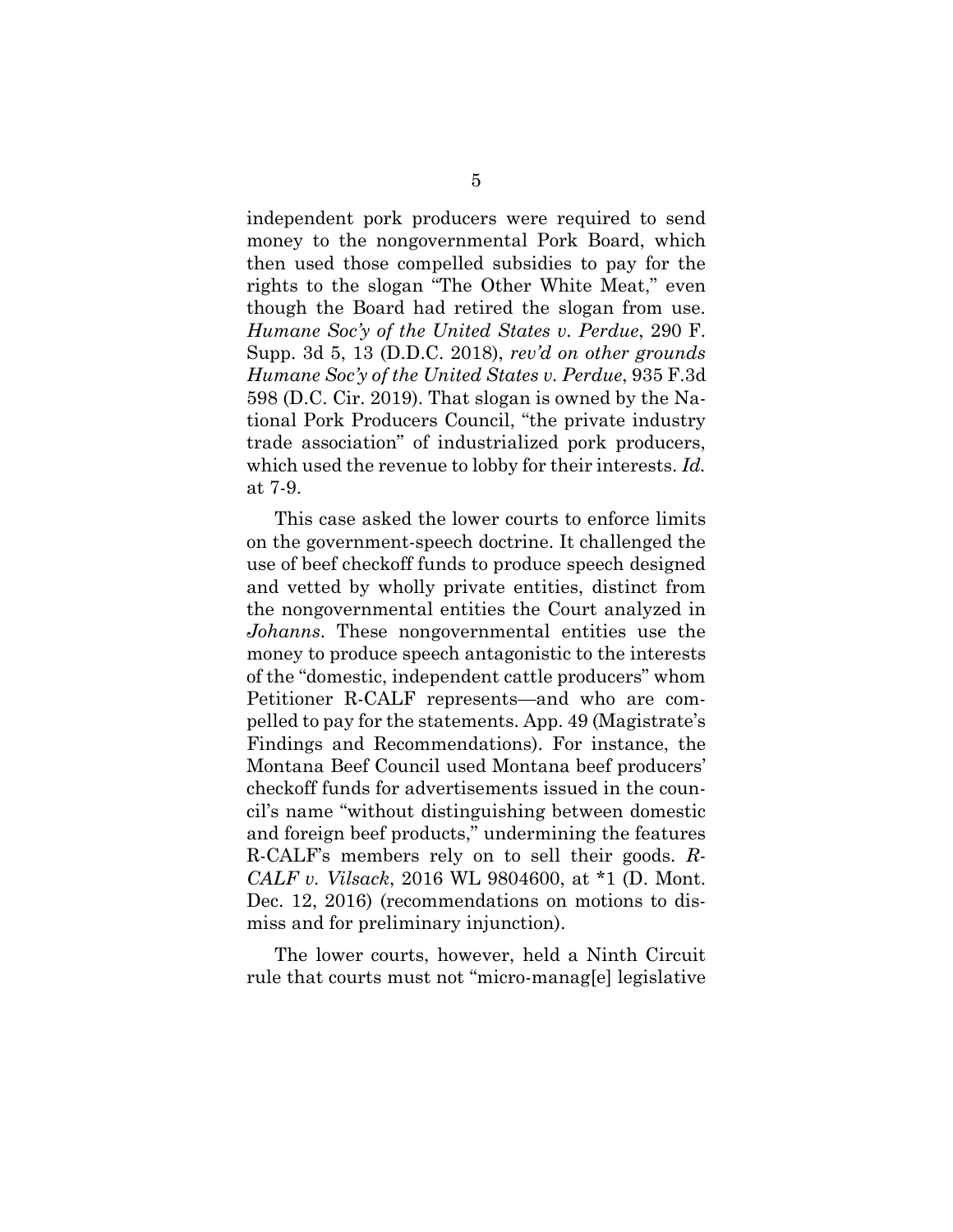and regulatory schemes" when applying the government-speech doctrine prevented them from enforcing limits on the compelled subsidies. App. 13-14 (Ninth Circuit opinion); *see also id.* at 37 (district court summary judgment decision). In other words, in the Ninth Circuit, constitutional limits bend to avoid the courts having to police whether the government is actually complying with the Constitution.

The lower courts explained that because the beef checkoff's statutes and regulations provide a role for nongovernmental entities to participate in the program, it was immaterial whether those entities actually generated speech the government would approve. The lower courts would assume nongovernmental entities were generating government speech to avoid micro-managing the program. *See* App. 10-13 (Ninth Circuit opinion).

In this manner, the lower courts disregarded this Court's directive in *Matal* to narrowly apply the government-speech doctrine, and in fact, acted in tension with *Johanns* and its application of the doctrine. Moreover, they applied the doctrine to effectively nullify this Court's prohibitions on compelled subsidies of private speech. Under their reasoning, simply by compelling that subsidy, the government establishes the speech will be government speech insulated from First Amendment review.

In so holding, the Ninth Circuit split with the Second Circuit in *Wandering Dago, Inc. v. Destito*, 879 F.3d 20 (2d Cir. 2018). Its decision is also in tension with subsequent Second Circuit case law that built on *Wandering Dago*.

In fact, the decision below is inconsistent with the United States' own representations to this Court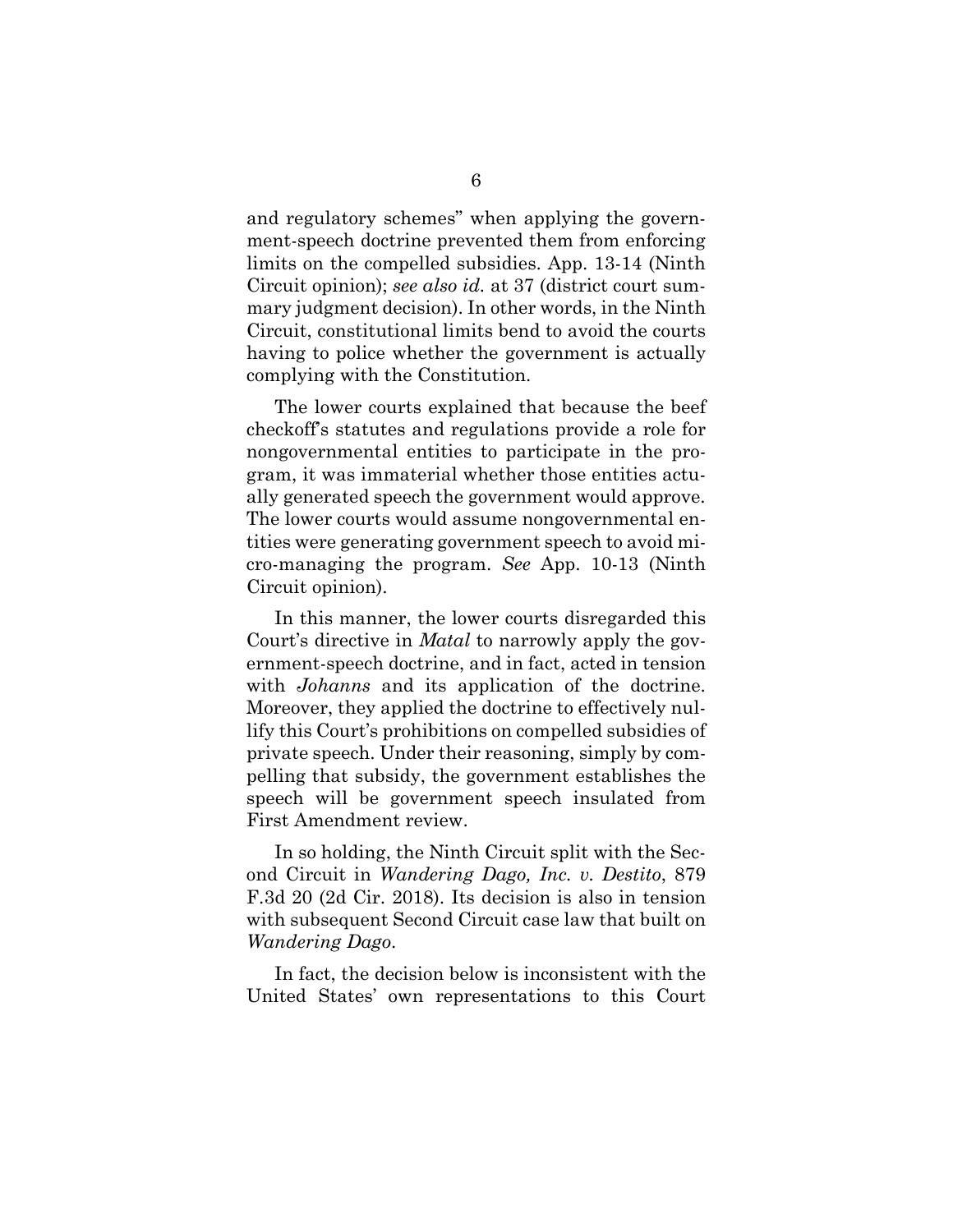regarding how to apply the government-speech doctrine. The government states in *Shurtleff* that the "[m]ost important" consideration is whether the government actually "exercise[s] any meaningful control over" the speech, to ensure it reflects the government's views. Brief for the United States as Amicus Curiae Supporting Reversal, at 15, *Shurtleff v. City of Boston*, No. 20-1800 (U.S. Nov. 22, 2021), 2021 WL 5507341; *see also id*. at 30 (government speech exists where government controls "ultimate [] design" of the speech).

Thus, the decision below highlights the need for this Court to clarify the doctrine, as commentators and the Court's own personnel have repeatedly requested. *E.g.*, *Walker v. Texas Div., Sons of Confederate Veterans, Inc.*, 576 U.S. 200, 227 (2015) (Alito, J., dissenting). As one commentator put it, "Until the Court offers clear factors limiting the conditions under which the government can claim that expression is government speech, the government will likely be tempted to classify more and more expression as government speech." Mark Strasser, *Government Speech and Circumvention of the First Amendment*, 44 Hastings Const. L.Q. 37, 59-60 (2016) "[T]he political costs might be negligible, if only because the public might not even know that the government was speaking. But this will mean that there may be more and more contexts in which there will be no marketplace of ideas[.]" *Id*.

The decision below is an ideal vehicle for the Court to revisit the doctrine. This case concerns the same program the Court previously considered, allowing it to articulate clear distinctions between the use of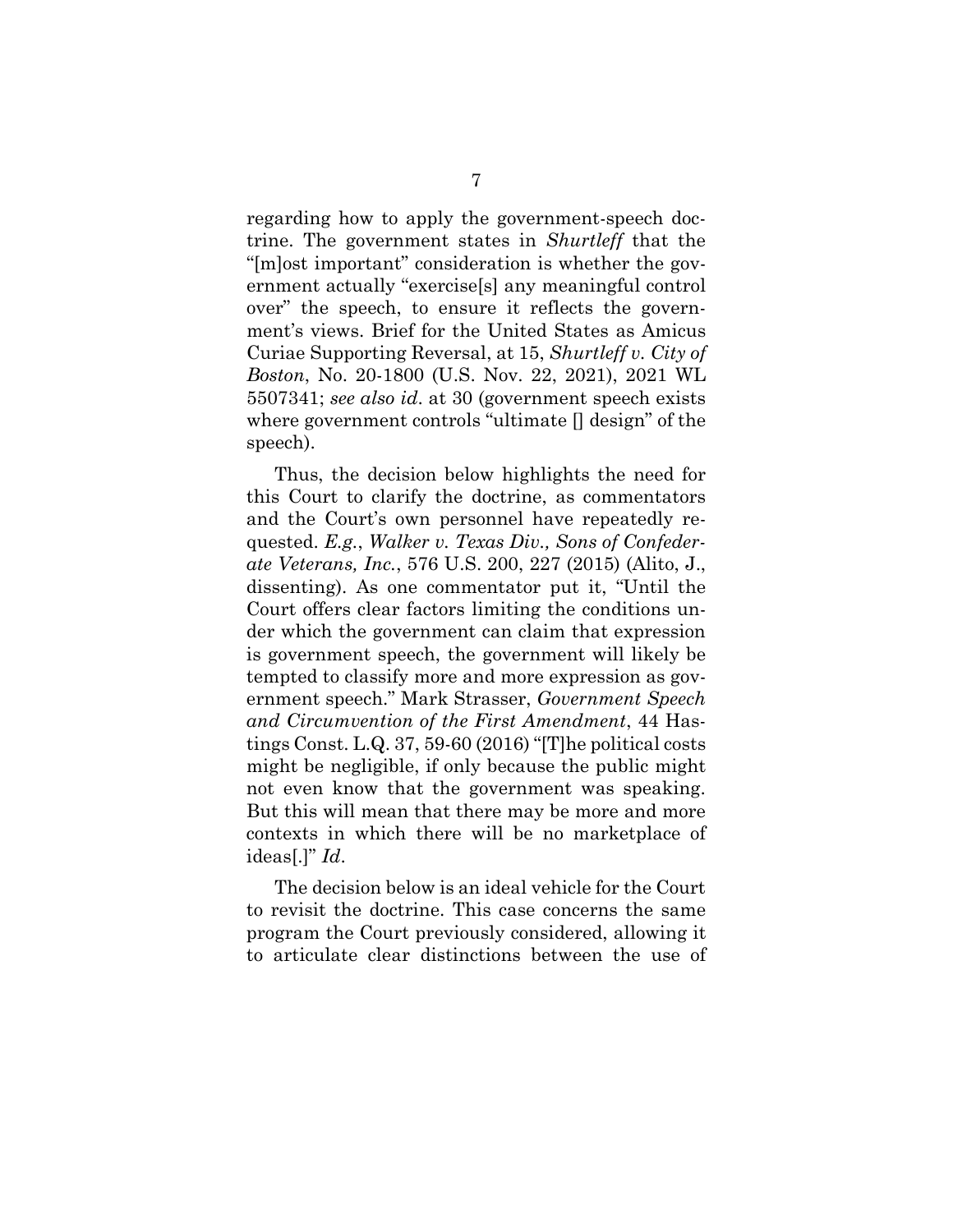checkoff funds here and those the Court previously approved.

In addition, this case provides the Court an opportunity to reconsider whether it was ever correct to extend the doctrine to expressions "laundered through the mouths of nongovernmental speakers," as the Court authorized in *Johanns*. Daniel J. Hemel & Lisa Larrimore Ouellette, *Public Perceptions of Government Speech*, 2017 Sup. Ct. Rev. 33, 36, 56–57 (critiquing the rule). In the two other instances the Court has held an entity was engaged in government speech, the speech was actually expressed by governmental actors. *Walker*, 576 U.S. 200; *Pleasant Grove City v. Summum*, 555 U.S. 460 (2009). As Justice Alito explained, the most natural test for government speech is whether a reasonable observer would "really think that the sentiments reflected … are the views of the State." *Walker*, 576 U.S. at 221 (Alito, J., dissenting). *Johanns*' holding that nongovernmental actors' speech can be exempt from the First Amendment remains an outlier. The decision below enables the Court to evaluate whether it should be reconsidered.

Therefore, the Court should either grant the Petition or hold it pending *Shurtleff*, so the Court can then consider reviewing or vacating the decision below.

#### **STATEMENT OF THE CASE**

#### **A.** *Johanns* **held nongovernmental actors can produce government speech, but did not clearly establish when.**

In *Johanns*, this Court reiterated that when "an individual is required by the government to subsidize a message he disagrees with, expressed by a private entity" that is an unconstitutional compelled subsidy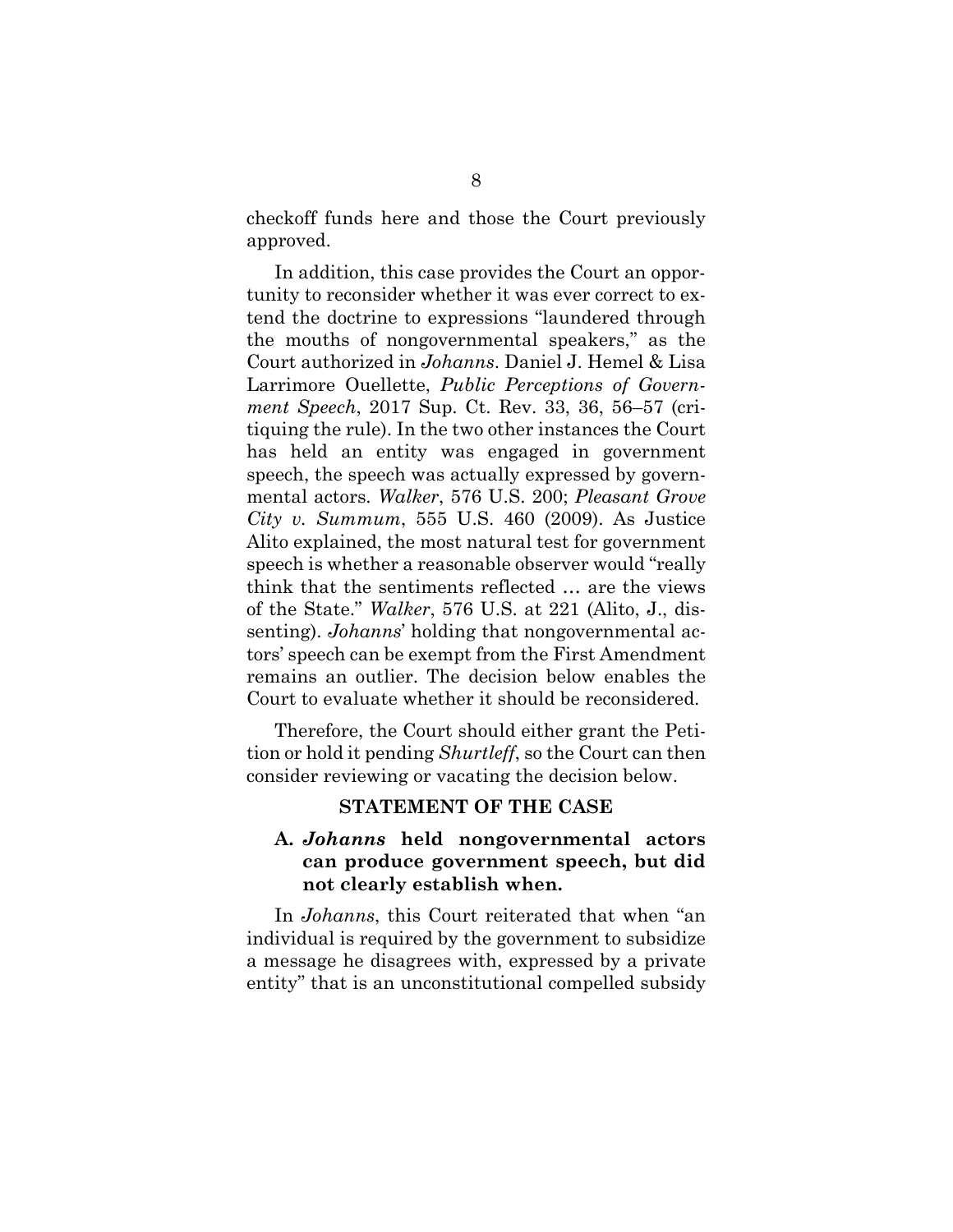of speech. 544 U.S. at 557. Nonetheless, it concluded nongovernmental entities could at times produce government speech, which is free from First Amendment review, and thereby avoid the prohibition on compelled subsidies of their speech. *Id.* at 559.

*Johanns* characterized two federal-level entities that produce speech funded by the beef checkoff—the Beef Board and Operating Committee—as "nongovernmental entit[ies]." *Id.* at 560. It held that given the facts and circumstances in *Johanns* they produced government speech. *Johanns* reasoned their speech must be government speech because "the promotional campaigns" the Board and Operating Committee produced are "effectively controlled by the Federal Government itself." *Id.* 

However, the Court did not define, what it meant by "effective control." Instead, it pointed to a variety of factors that influenced its conclusion.

First, it stated, "Congress has directed the implementation of" the beef checkoff program, and through the statutes and regulations "specified, in general terms, what the promotional campaigns shall contain." *Id.* at 561. It elaborated it meant Congress had said the beef checkoff should fund speech that promotes "different types of beef products," without using "brand or trade names," unless the Secretary of Agriculture approves their use. *Id*.

Second, it explained, although Congress "left the development of the remaining details" of the speech produced with the funds remitted to the federal government to the Beef Board and Operating Committee, it also ensured all members of the Beef Board and Committee could be removed by the Secretary of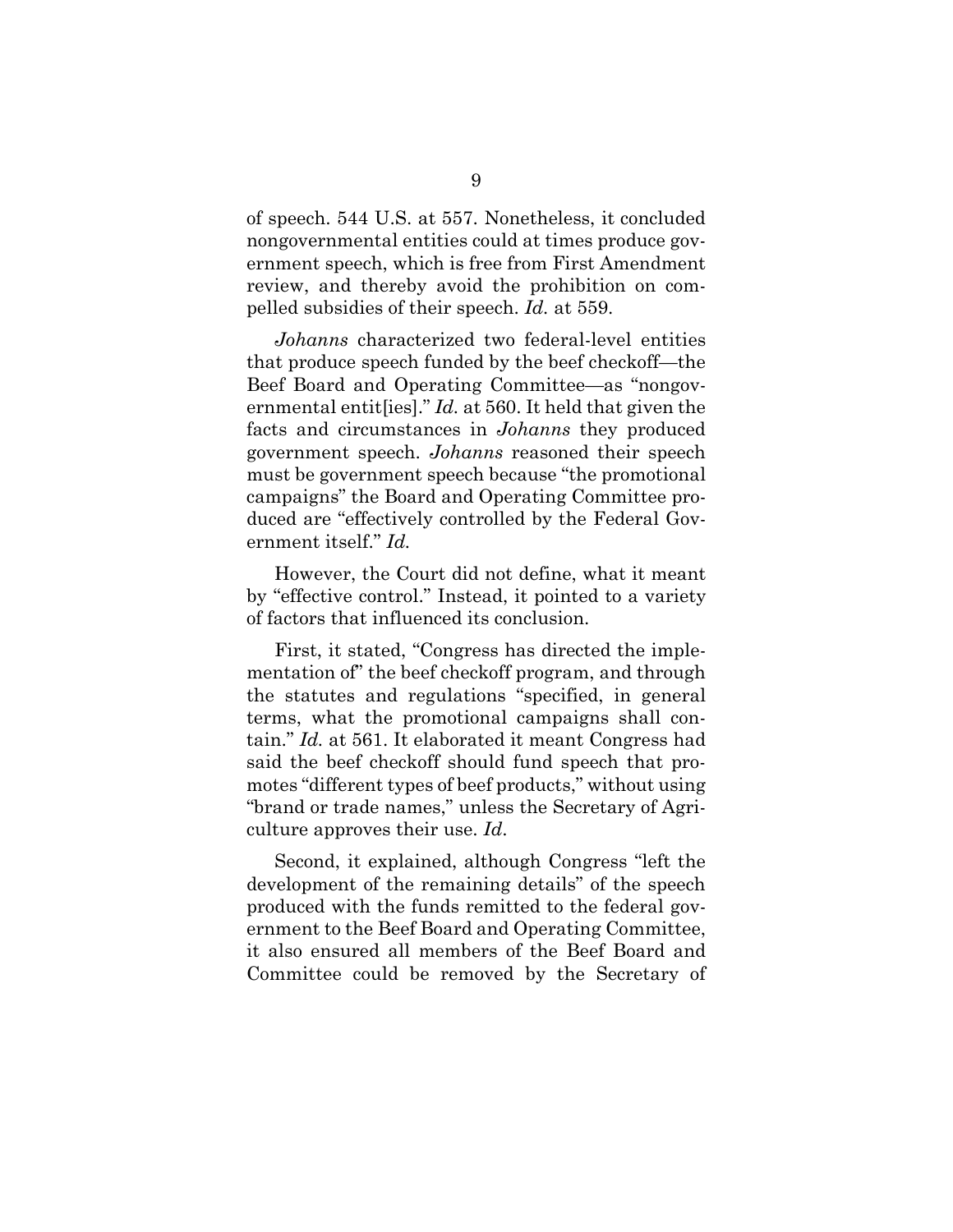Agriculture, and "in some cases" would be "appointed by him as well." *Id.* 

Third, it emphasized, "the record demonstrates that the Secretary exercises final approval authority over every word used in every promotional campaign. All proposed promotional messages are reviewed by Department officials both for substance and for wording, and some proposals are rejected or rewritten by the Department." *Id.* Further, "Officials of the Department also attend and participate in the open meetings at which proposals are developed." *Id*.

*Johanns* summarized this confluence of factors as showing the speech of the Beef Board and Operating Committee funded by the checkoff carries "the message established by the Federal Government" from "beginning to end," which demonstrated the government's effective control over the speech. *Id.* at 560. The Court, however, declined to say whether each aspect of this control was essential to produce government speech. *Id*. It merely explained that "[w]hen, as here, the government sets the overall message to be communicated and approves every word that is disseminated, it is not precluded from relying on the government-speech doctrine merely because" the speech is developed and issued by "nongovernmental sources." *Id.* at 562.

#### **B.** *Johanns***' vague standard has allowed the government to compel subsidies of private speech.**

In the proceedings below—which brought a constitutional challenge under 28 U.S.C. § 1331 and § 1343—this case established that for decades the federal government leveraged *Johanns*' imprecision to compel producers to fund private speech. In reaching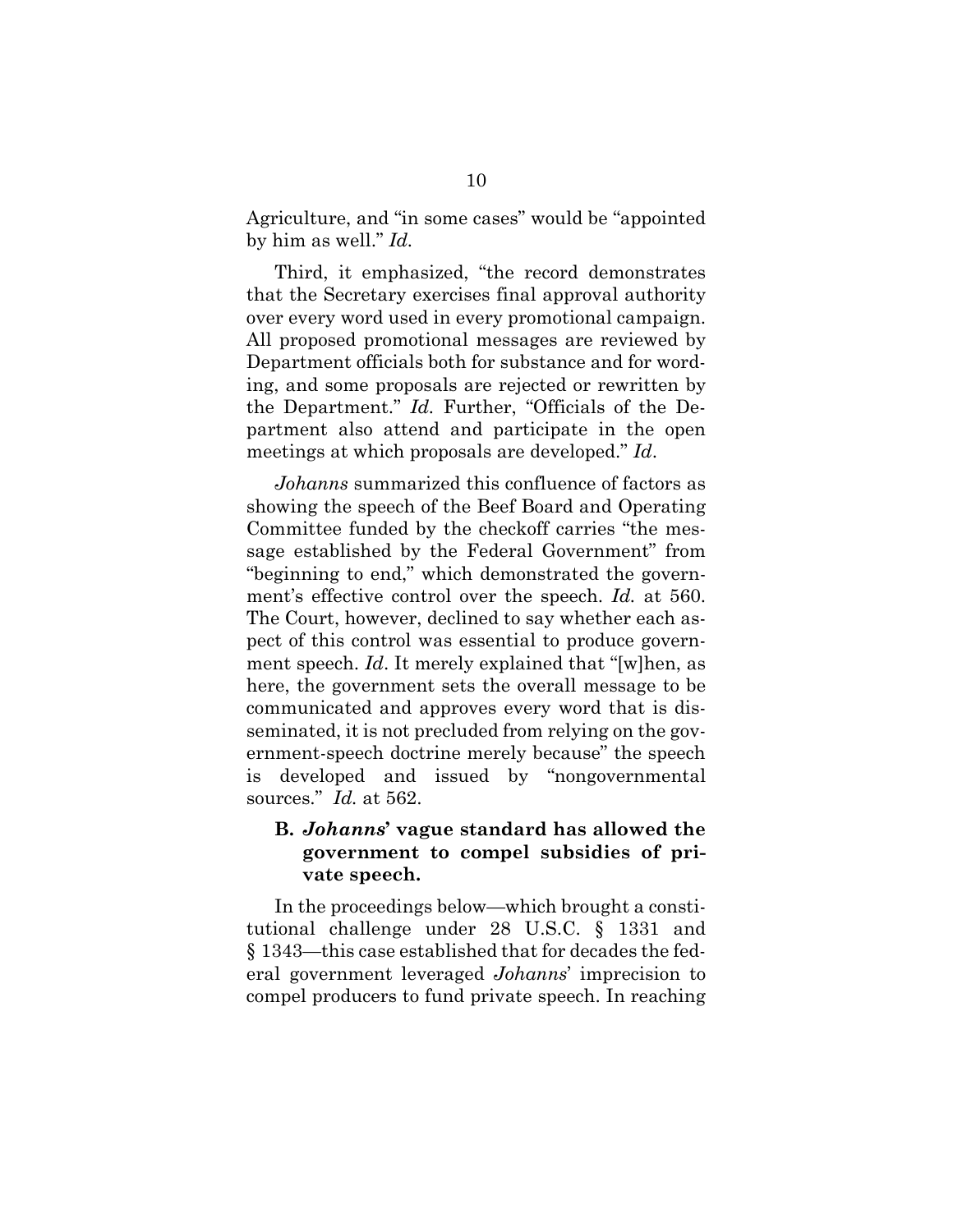its conclusion that the Beef Board and Operating Committee were engaged in government speech, *Johanns* recognized they were not the only nongovernmental entities allowed to use beef checkoff funds to generate speech. State beef councils could also access and use the funds this way. *Id.* at 554 n.1. For the purposes of deciding *Johanns*, the Court assumed the checkoff's exactions were only given to the state beef councils as "voluntary contributions," with the government providing a credit for money sent to the councils, so a lesser amount could be "remitted" to the federal-level Beef Board and Committee. *Id.*

In actuality, since the start of checkoff program, the federal government has provided private state beef councils discretion to take checkoff funds and use them for speech of their choosing, so long as that speech is consistent with the general terms of the program's statutes and regulations. *R-CALF v. Perdue*, 2017 WL 2671072, at \*2, \*6 (D. Mont. June 21, 2017) (denying Defendant-Respondents' motion to dismiss and granting a preliminary injunction). That is, in any state where the government has certified a "qualified state beef council," that council is allowed to "collect[] the \$1 per-head checkoff from a cattle producer," "send[] 50 cents from each dollar to the Beef Board," but "retain[] the remaining 50 cents to fund its own promotional activities." *Id.* at \*2.

After this suit, the government promulgated a rule allowing "[c]attle producers who disagree with" the qualified state beef councils' use of the funds to "direct that the full amount of their checkoff assessment be forwarded to the Beef Board." *Id.* But, even under this new rule, the councils are allowed to hold and use the entirety of the assessments they collect for up to two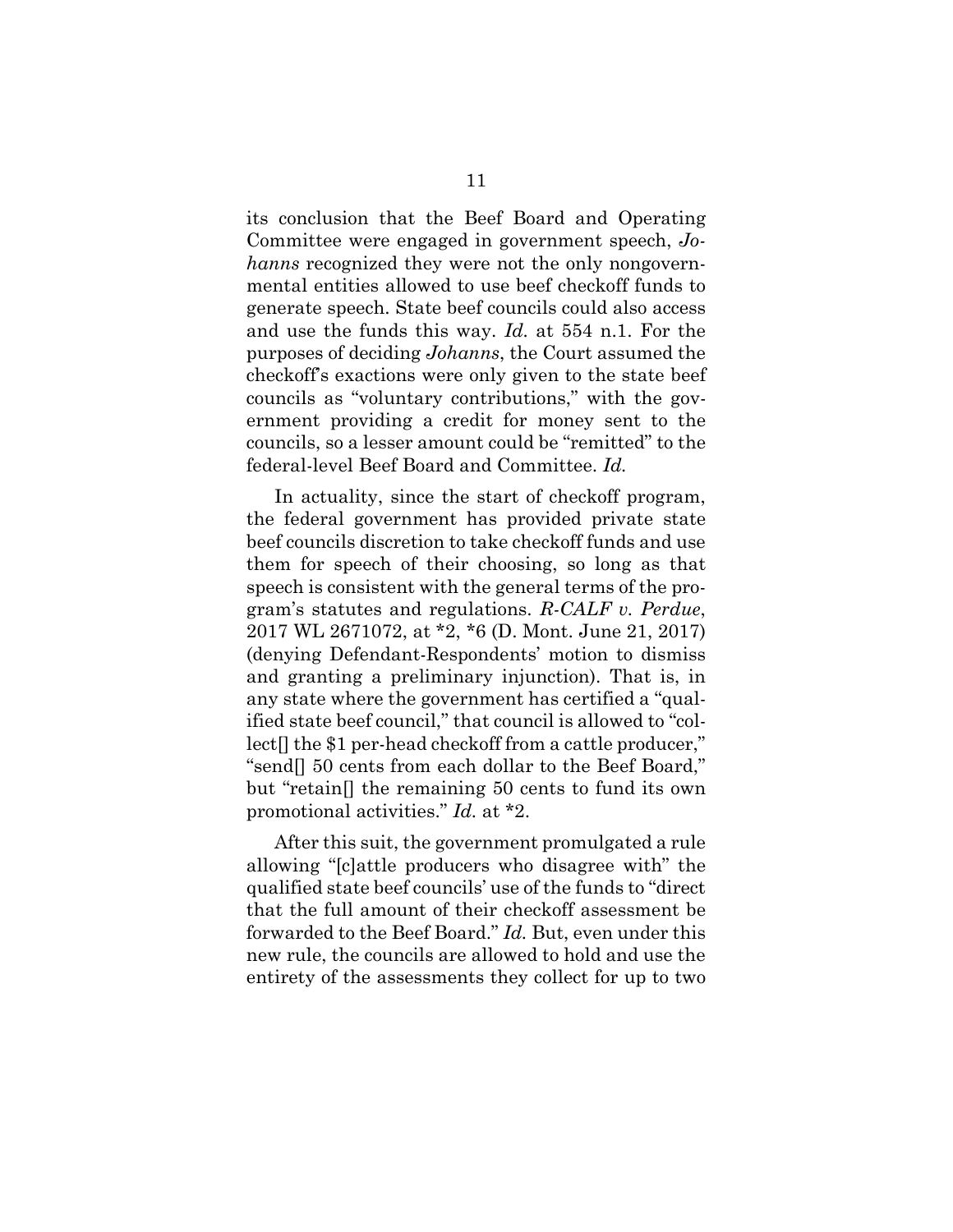months after a producer requests their money be forwarded. *Id.* at \*3. Put simply, the statutes and regulations allow the councils to take and spend producers' assessments.

In fact, the statutes and regulations allow the councils to spend checkoff funds on private speech. Unlike the Beef Board or Operating Committee, the councils whose activities are challenged in this case are not set up by the checkoff's statutes or regulations, but are wholly "private corporation[s]" that are independently "organized under the laws" of their state. *Id.* at \*2.[1](#page-21-0) They are merely "qualified" by the government to collect checkoff funds. *Id.* As a result, the government "lacks the authority to appoint or remove" any of those councils' members. *Id.* at \*6. In fact, beyond requiring that these state councils' speech comply with the general terms in the statutes and regulations—that the checkoff be used to promote beef, subject to minor restrictions—the statutes and regulations do not provide the government any power to "supervise" the private councils' "promotional campaigns." *Id.* at \*2. The only potential governmental review of their speech comes when the councils identify the speech the checkoff funded in their "annual reports of [their] expenditures," which summarize how the money they collected and retained was expended

<span id="page-21-0"></span><sup>1</sup> When R-CALF initially filed this litigation, it only challenged the use of beef checkoff funds by the Montana Beef Council. However, the government subsequently explained that there are fourteen other private-qualified state beef councils that are regulated in an identical manner to the Montana council. Thus, the case was later expanded to challenge the expenditures by those fourteen councils, as well as the Montana council. *See*, *e.g.*, App. 6 (Ninth Circuit opinion).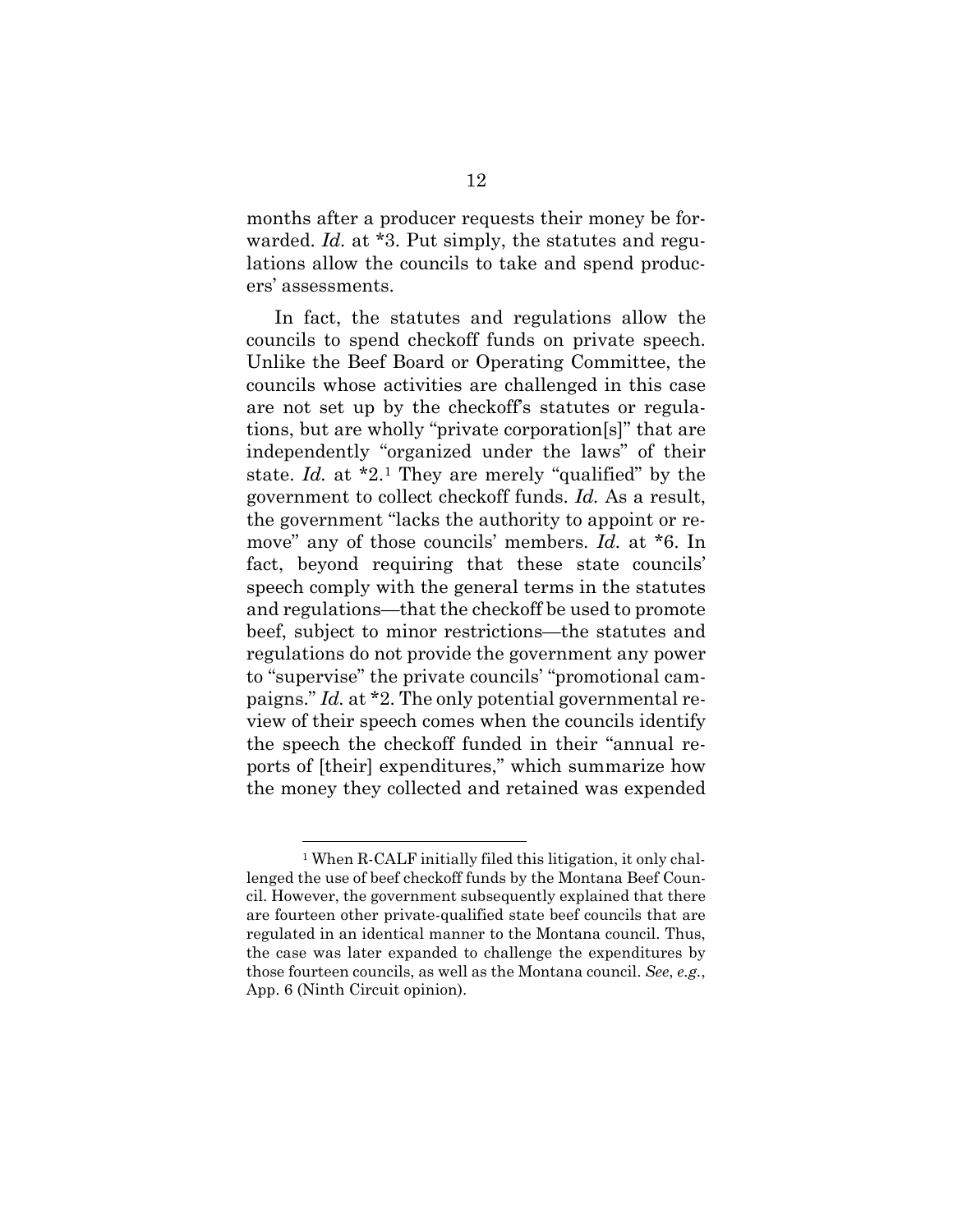*after* it had been put to use. *Id.* (7 C.F.R.  $§ 1260.181(b)).$ 

In sum, for more than a decade, relying on the fact that this Court did not identify any single factor in *Johanns* as dispositive—and despite the fact that the Court stated it was assuming the state councils were only funded through "voluntary contributions"—the government allowed qualified-private state beef councils to take and use compelled subsidies for their own speech, merely because they complied with the "general terms" in the statutes and regulations. This was true regardless of whether the funder or government would agree with the speech.

#### **C. The lower courts initially recognized such subsidies are unconstitutional.**

At the motion to dismiss stage, the district court entered a preliminary injunction against the Montana Beef Council continuing to siphon off beef checkoff funds to pay for its speech.[2](#page-22-0) The district court recognized numerous distinctions between the government's controls over the Montana council and the Beef Board and Operating Committee: (i) the government's inability "to appoint or remove any of the" members of the council; (ii) the absence of any direct government involvement in determining how the council "spends the checkoff assessments"; and (iii) that the statutes and regulations only provide the most general guidance for how the money should be spent. *Id.* at \*6. Given that the compelled subsidy of "a private advertising program for the sole purpose of increasing demand for a product" fails all levels of

<span id="page-22-0"></span><sup>2</sup> Only that council's expenditures were at issue at the time, with the other councils added later.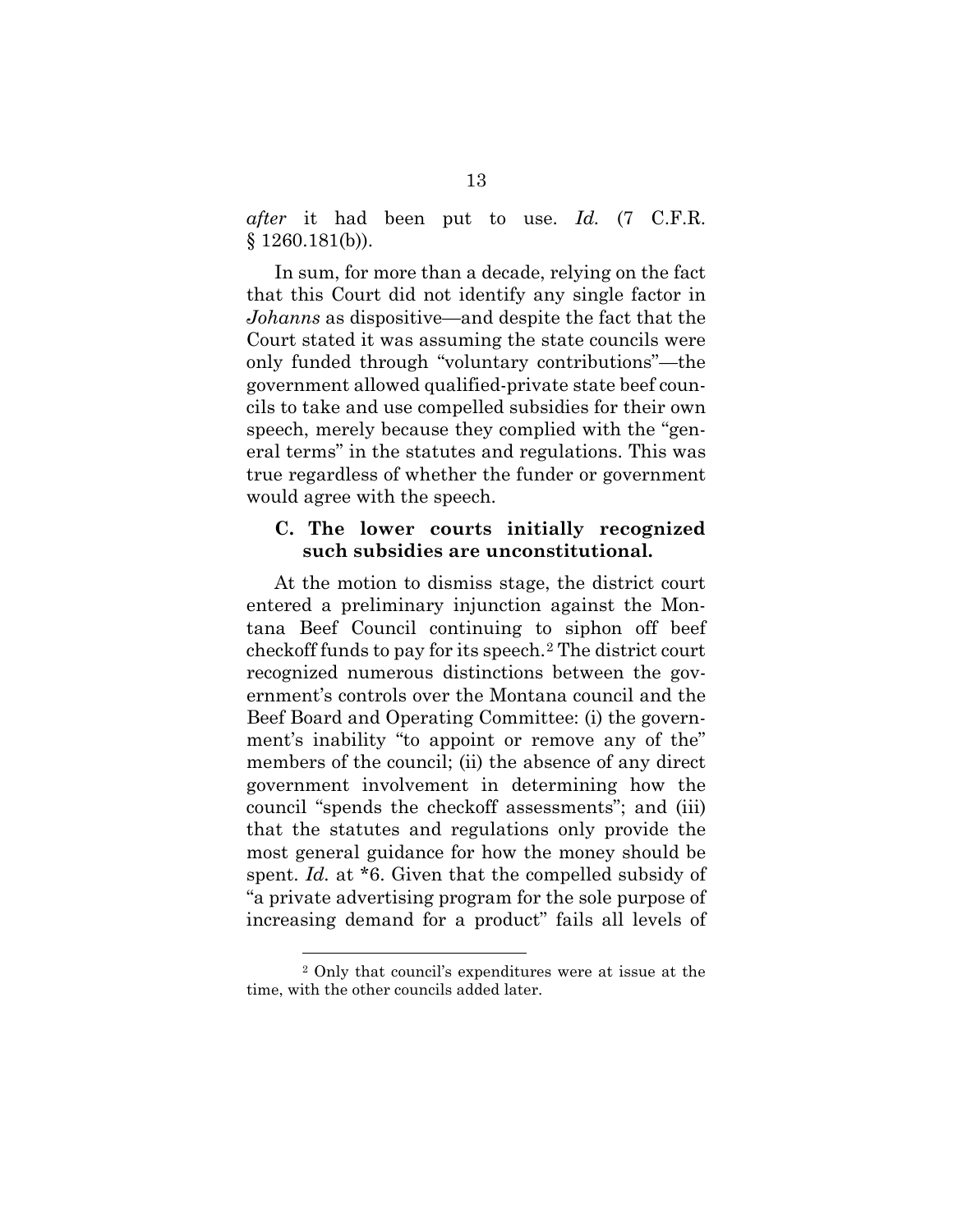First Amendment scrutiny, and the distinctions between the council's and Board's and Operating Committee's supervision, the district court concluded the compelled subsidies of the state council's activities likely violated the First Amendment. *Id.* at \*7.

The Ninth Circuit affirmed the preliminary injunction, noting the deferential review in such appeals. *R-CALF v. Perdue*, 718 F. App'x 541, 542 (9th Cir. 2018) (unpublished). Nonetheless, the panel majority pointed out the differences between the facts in *Johanns* and the government's involvement with the state council. "Unlike prior cases" holding private entities produced government speech, under the statutes and regulations, "the Secretary does not appoint any members" of the qualified state beef council, "does not have pre-approval authority over" its speech, and "may only decertify" the council, creating a consequence for speech with which the government disagrees, "after an action has been taken." *Id.*

#### **D. The government purported to remedy the program, while allowing the same constitutional violations to continue.**

As the motions to dismiss and for a preliminary injunction "wound [their] way from the Magistrate Judge to the Ninth Circuit, [the government] began entering into memorandums of understanding with" the fifteen private state beef councils now at issue in this suit. App. 18 (district court opinion). The memorandums create the appearance of bringing the state beef councils' operation closer to the facts of *Johanns*. But, they provide a loophole that ensures the state councils can continue to use assessments to fund private speech.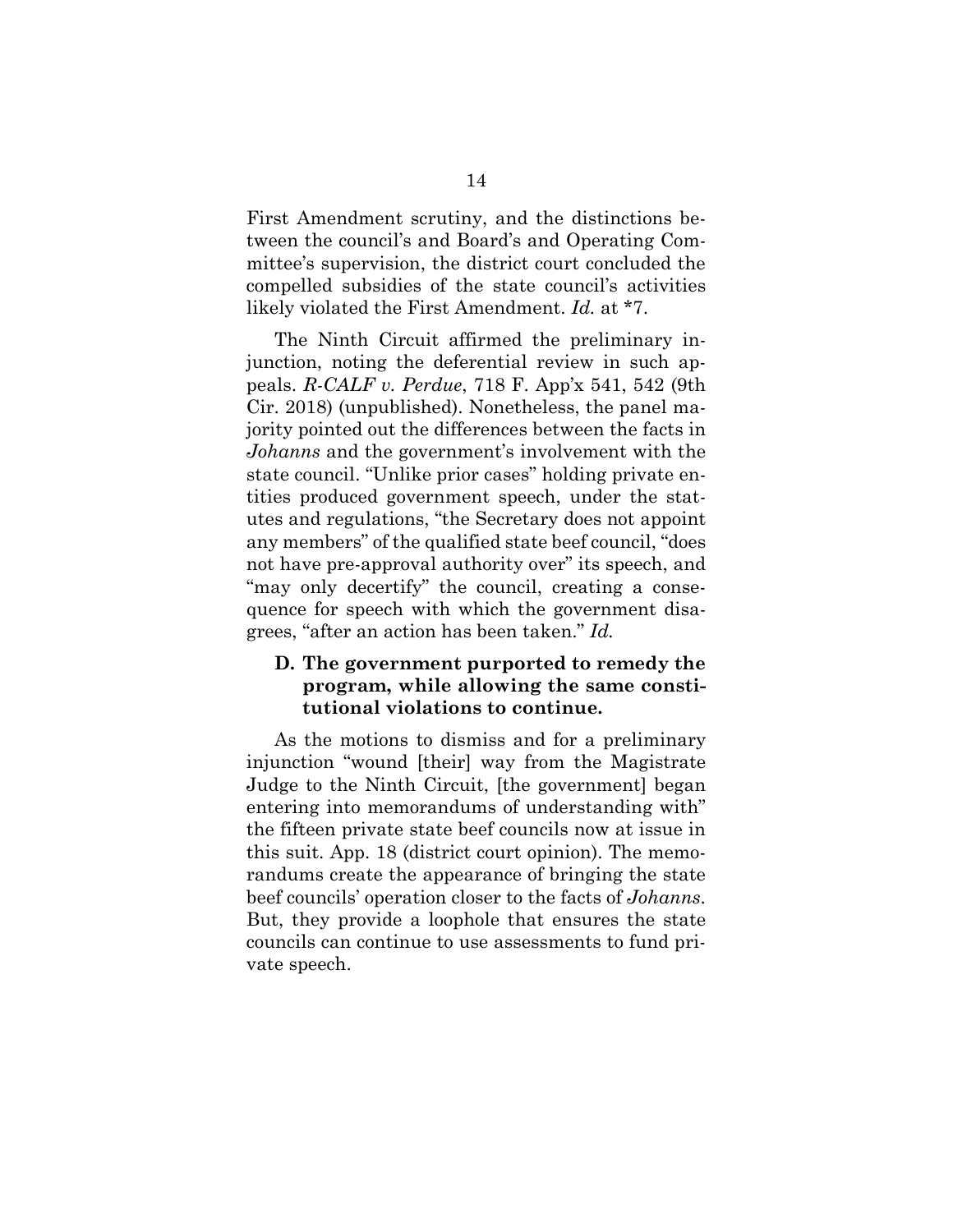The memorandums require the government to approve the state councils' "plans and projects," including those designed by the councils' contractors. App. 4 (Ninth Circuit opinion). They also require the councils to submit "budgets and marketing plans" to the government, which the government must approve before they can be implemented. *Id.* Further, the memorandums enable government officials to participate in council meetings. *Id.* Should the state beef councils fail to comply with the memorandums' terms, they provide the government may "decertify" the council so it can no longer collect beef checkoff funds. *Id.*

However, the memorandums do not cover an entire category of speech funded by the state beef councils with checkoff money. The councils can and do "make noncontractual transfers of checkoff funds to third parties to produce promotional materials." App. 5 (Ninth Circuit opinion). Indeed, the record below establishes that for the intervened state beef councils, these third-party expenditures are a significant percentage of the advocacy they fund with the checkoff; each year those councils distribute millions of producers' dollars through noncontractual transfers. Brief of Appellant, at 20-22, *R-CALF v. Perdue*, No. 20-3543 (9th Cir. Aug. 31, 2020), 2020 WL 5412617.

The noncontractual transfers are no different than the expenditures the lower courts previously held likely funded private speech. With the noncontractual transfers, money is taken from producers and used to produce speech, but it is not speech designed or supervised by the councils. Therefore, it does not fall within the memorandums' requirement that the government "pre-approve[]" the councils' and their contractors' speech. App. 5 (Ninth Circuit opinion). The checkoff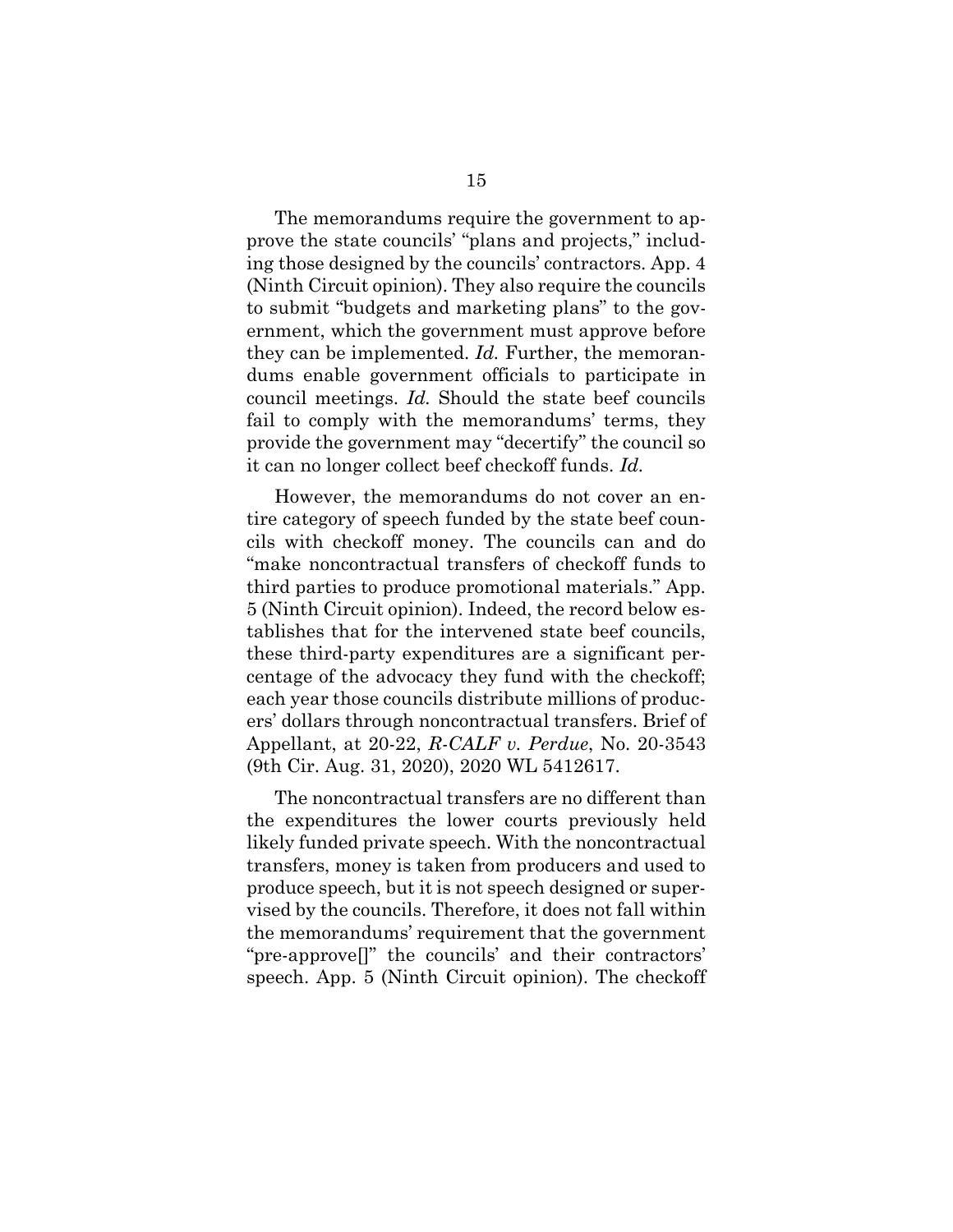money funds the speech of the recipients, third parties selected by the state councils that act independently. *Id.* 

As part of their annual "budgets and marketing plans" submitted to the government, the councils must identify that they will transfer checkoff money to each third-party. *Id.* at 4. The third parties must also comply with the checkoff's statutes and regulations. *Id.* at 5.

But, the budgets and plans reviewed by the government cannot and do not identify the speech the third parties will generate with the checkoff funds. The transfer recipients are only asked to "identify their expenditures in an 'annual accounting'" they submit after the money is put to use. *Id*.

Put another way, even under the memorandums, the government uses its power to extract money from beef producers for speech, where all the government knows is who is receiving the money. The only limit on how the independent-third parties use the funds is that the money must be spent consistent with the general terms of the checkoff's statutes and regulations. *Id.* Neither the government nor council is involved in the development or issuance of this speech. The government can only react to the speech after it is in the marketplace.

#### **E. The lower courts then disclaimed any obligation to stop the unconstitutional compelled subsidies of private speech.**

Invoking a Ninth Circuit rule against "micro-managing" legislative and regulatory schemes, the district court and Ninth Circuit determined they could not question the noncontractual transfers authorized by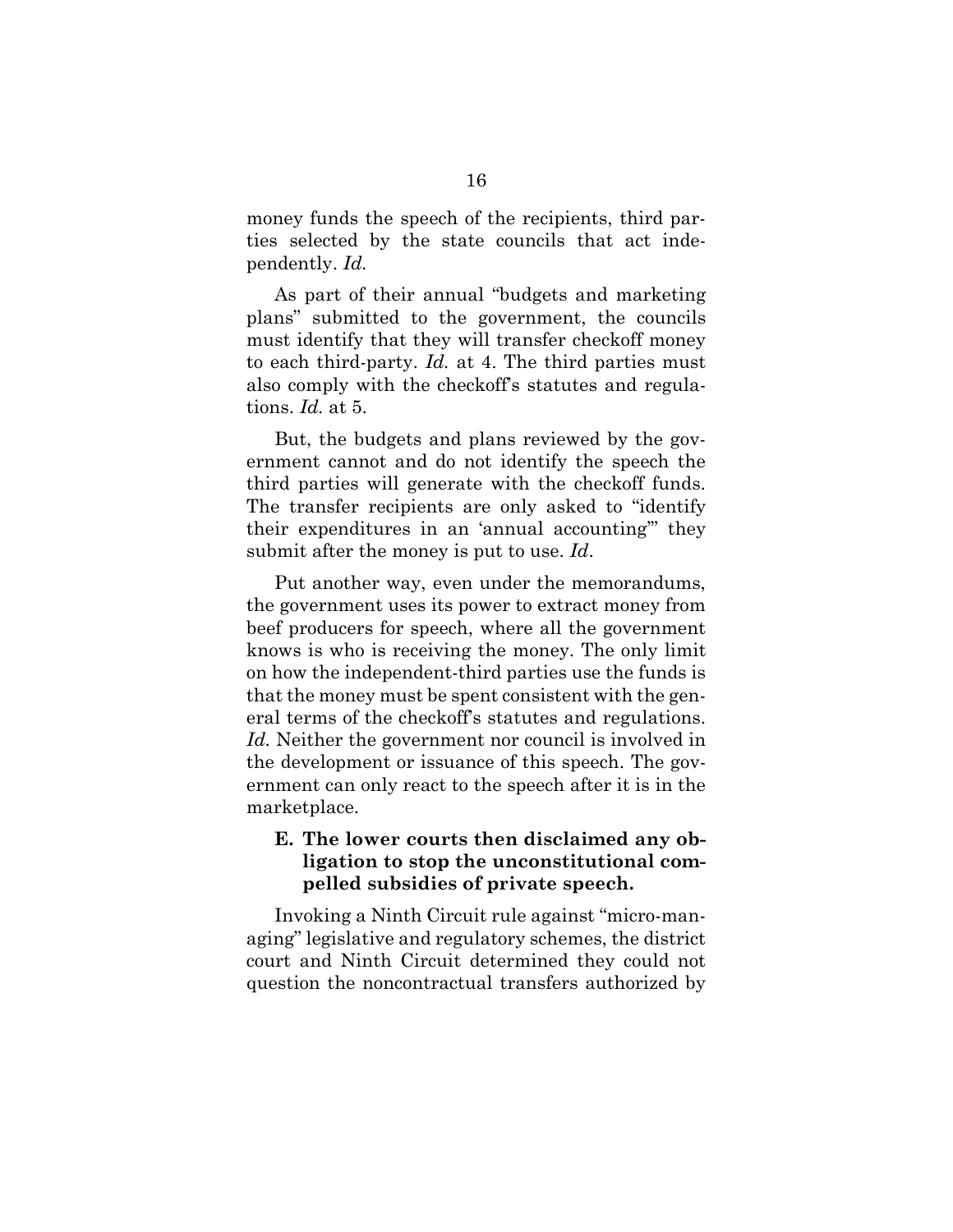the memorandums. App. 13-14, 37. They insisted the government would police the constitutional limits on private speech it had previously flouted. *Id.* at 39.

The district court recognized the memorandums set up a "shell game." App. 38-39. Under the memorandums, a private state beef council could escape government approval of the checkoff-funded speech by "creat[ing] another private entity, [and] transfer[ing] checkoff money to it to fund [that entity's] speech." *Id.* at 38. In doing so, the district court acknowledged the state beef council would "evade the First Amendment's prohibitions" by funding purely private speech. *Id.* In this manner, the memorandums allowed for the same uses of the checkoff the lower courts previously held likely violated the First Amendment.

However, the district court stated that given the Ninth Circuit's prohibition on "micro-managing legislative and regulatory schemes" when applying the government-speech doctrine, there was nothing it could do. *Id.* at 37-39. It candidly explained the consequences of this reasoning, so long as the government re-routes exactions for speech in a roundabout manner, Ninth Circuit courts will not ensure the "government must control all speech" generated by those exactions. *Id.* at 39. Compelled exactions under the checkoff can be used to fund private, not government speech. Nonetheless, the district court explained that under the Ninth Circuit's anti-"micro-managing rule" the government, which set up this scheme, would be left to "remedy any shell game that does exist." *Id.* 

A Ninth Circuit panel affirmed the district court's analysis in full. It underscored the circuit's rule against "micro-managing" allows it to chip away at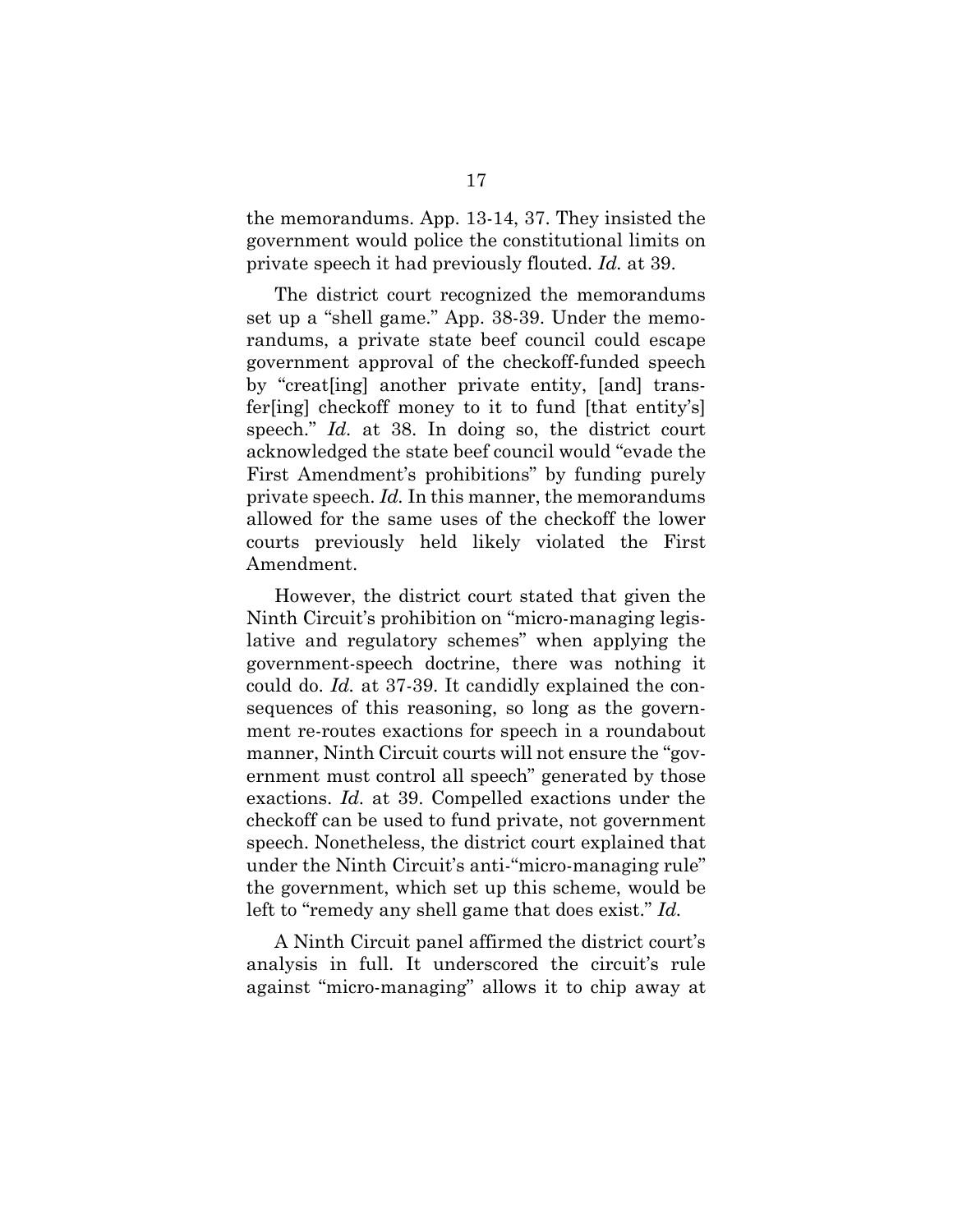the limits of the government-speech doctrine, nullifying this Court's First Amendment jurisprudence.

It characterized *Johanns*' conclusion that the federal-level Beef Board and Operating Committee were engaged in government speech as relying on three factors: (i) that statutes and regulations set up the program; (ii) that those statutes and regulations "specify the general content of the speech"; and (iii) that the government "exercises final approval authority over every word used in every promotional campaign." App. 8-9.

However, it acknowledged that due to the circuit's fear of "micro-managing," the Ninth Circuit has dropped the third consideration from its requirements. The panel explained in the circuit's first case applying *Johanns* to a checkoff program, it upheld the program where "the State had specified the overall goal of the program," but only reviewed "an annual statement of contemplated activities," not each statement the exactions funded. *Id.* at 9. Subsequently, the court upheld a checkoff program where there was a more detailed "legislative directive" for how the money should be spent, without requiring any further governmental review of "the actual messages promulgated." *Id.* at 10.

Given this background, the panel explained the Ninth Circuit requires "less control" over the speech than in *Johanns. Id.* at 9. In particular, the Ninth Circuit only requires the government have the "*ability* to control speech." *Id.* at 13 (emphasis in original). In the Ninth Circuit, government-speech does not require the government to "exercise" any authority over the speech. *Id.*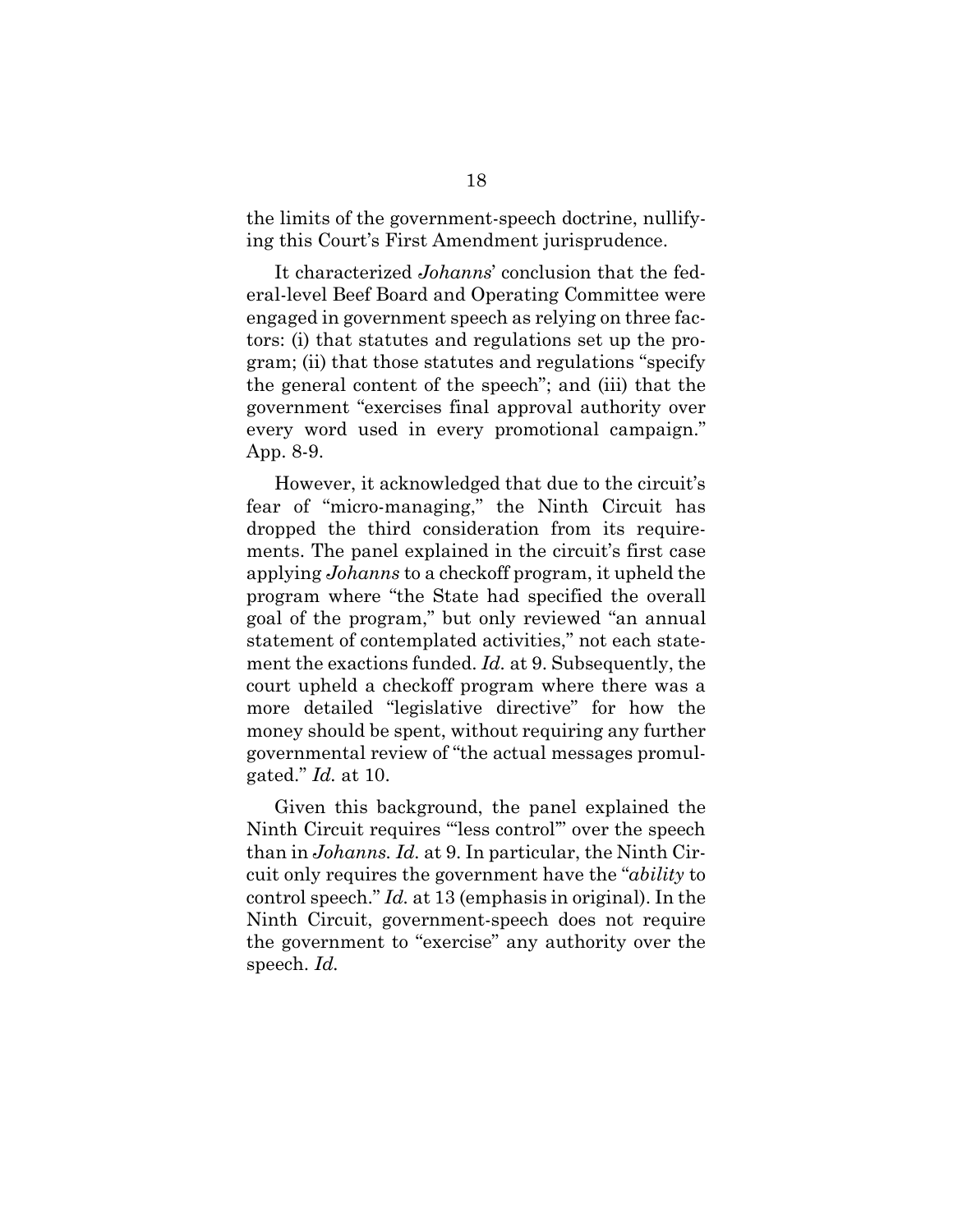Riding this slippery slope, the Ninth Circuit then concluded the use of checkoff funds by entities which receive noncontractual transfers must be government speech and constitutional because Congress set up the checkoff's exactions and stated nongovernmental entities could have a role in generating the speech. *Id.* That Congress had directed the money be taken for a particular kind of speech and authorized private parties to generate that speech was sufficient government involvement to transform the speech into government speech. The panel particularly emphasized that under the memorandums, third parties that receive the transfers must abide by the general terms Congress set out to govern the program. *Id.* at 12. That, combined with the fact that the Beef Board is authorized to produce speech at the federal level showing Congress "contemplated" nongovernmental entities would be involved in crafting the speech meant no further "oversight [should] be required" for the noncontractual transfers. *Id.* at 11-13.

Allowing the exception to fully swallow the rule, the panel concluded that if there is an unconstitutional compelled subsidy that funds a private-entity's speech, the mere fact that Congress compelled this subsidy means the exaction is funding government speech. Otherwise, the Ninth Circuit insisted, courts risked "micro-managing legislative and regulatory schemes," and it believed enforcing the Constitution against those schemes is "a task federal courts are illequipped to undertake." *Id.* at 13-14.

Creating the façade of a more limited holding, the panel pointed to two other purported government controls over the noncontractual transfers, which it claimed helped establish the recipients put the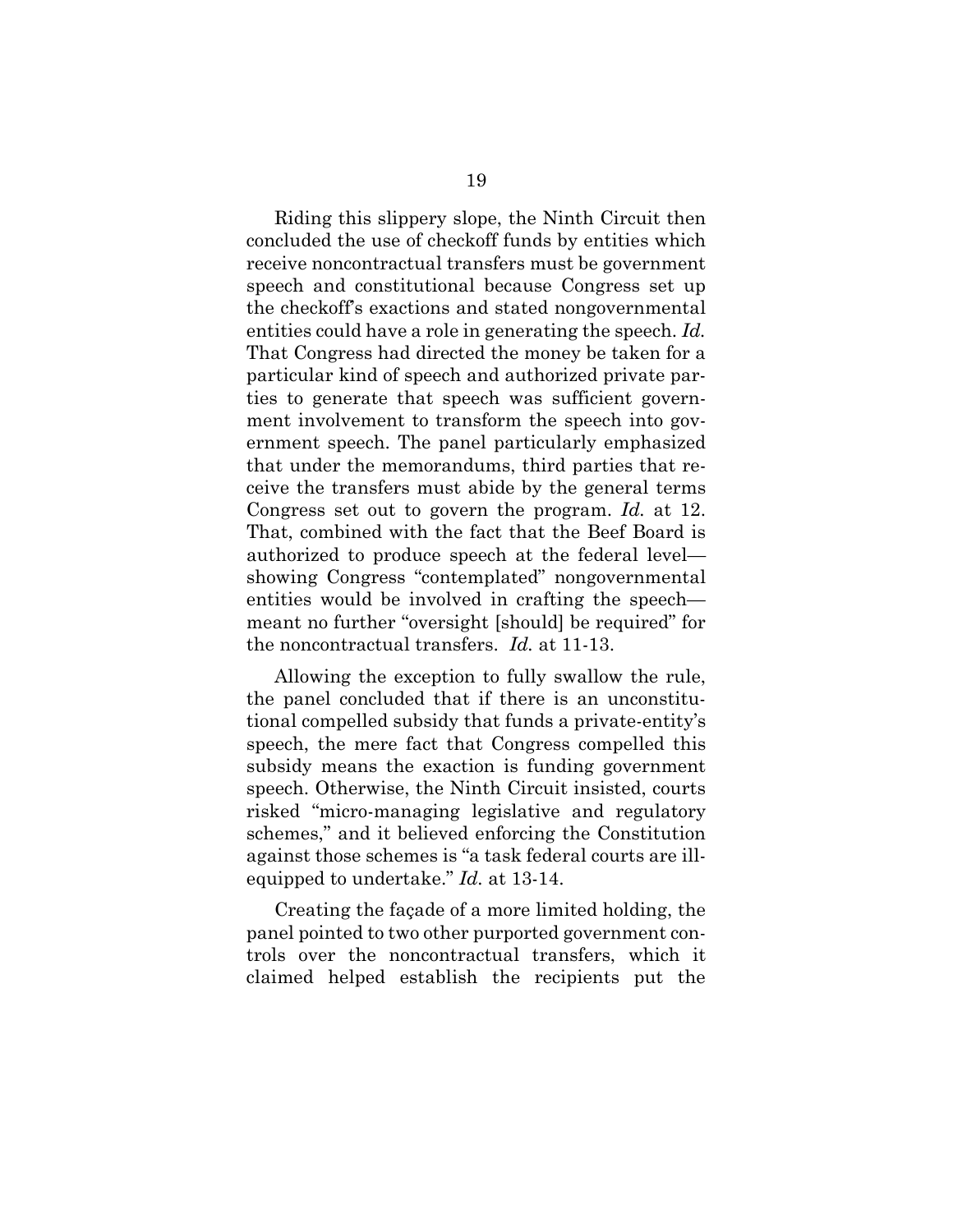checkoff towards government speech; but the opinion itself demonstrates these controls are not actually present. First, the panel stated that the state beef councils must provide the government an annual plan containing a "general description" of the councils' anticipated expenditures and "give [the government] advance notice of all board meetings." App. 12-13. The panel suggested this would allow the government to weigh in on the independent-third-parties' speech. *Id*. However, as noted above, the panel also explained the third parties who receive noncontractual transfers are authorized to spend checkoff funds and only need to identify how they used that money *after* it is spent. App. 5. The only limit placed on those expenditures is that they must "promot[e] beef" consistent with the statutes' and regulations' general terms. *Id.* As a result, neither the annual plans nor the state beef councils' meetings are mechanisms for the government to have input on how the third parties spend the money, beyond confirming the speech would be consistent with the statutes' and regulations' "general terms."

Second, the Ninth Circuit panel suggested the expenditures were controlled by the government through the "threat" that the councils could be decertified from receiving checkoff funds if they violated the terms of the memorandums. App. 13. But, the panel recognized decertification would only occur if the government "disapprove[d] of the use of th[e] funds" *after* they were spent. *Id*. Decertification is not and cannot be a means to control the expressions and ensure they convey the government's views. *Id*. Decertification is merely a remedy after a compelled subsidy has been unconstitutionally used for private speech with which the government disagrees.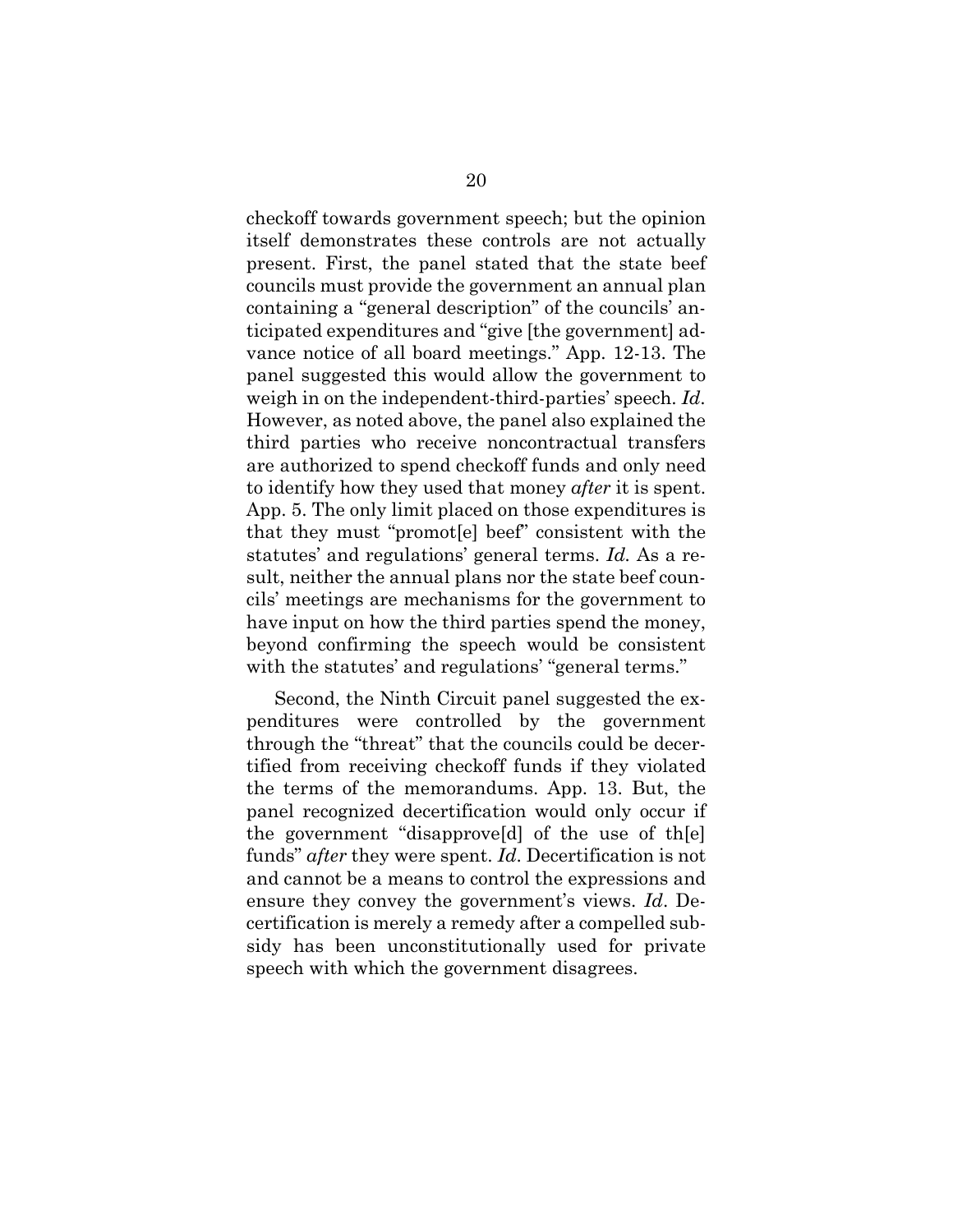Moreover, the panel elsewhere recognized it was overstating the government's decertification authority. It earlier explained the memorandums only empower the government to "decertify a noncompliant" state beef council. App. 4. A council is compliant if it informs the government of how the checkoff money will be used, which only requires a council say to whom it will give the money to be spent consistent with the statutes' and regulations' general terms. *Id.*  at 4-5. So, even if a third party uses the money in a manner with which the government disagrees, if the council had notified the government that it was giving that third party money ahead of time, the government would have no recourse.

At bottom, the panel concluded that because Congress created a system where nongovernmental entities could "implement[]" Congress' general goals for the program, that was sufficient to ensures any private party who obtains checkoff funds is engaged in government speech. *Id.* at 10, 12-13. Whether that party worked under the actual or theoretical direction of the government was irrelevant. *Id*.

#### **REASONS FOR GRANTING THE PETITION**

Assuming the Court agrees with the *Shurtleff* petitioners that the government speech analysis turns on the nature and extent of the government's actual review of the speech before it is issued, the decision below must be vacated as inconsistent with that holding. The petitioners in *Shurtleff* have argued the essential controls for government speech involve "*direct control* over the messages" with the government "*actively exercis[ing]* this authority." Brief for the Petitioners, at 49, *Shurtleff v. City of Boston*, No. 20-1800 (U.S. Nov. 15, 2021), 2021 WL 5404792 (emphasis in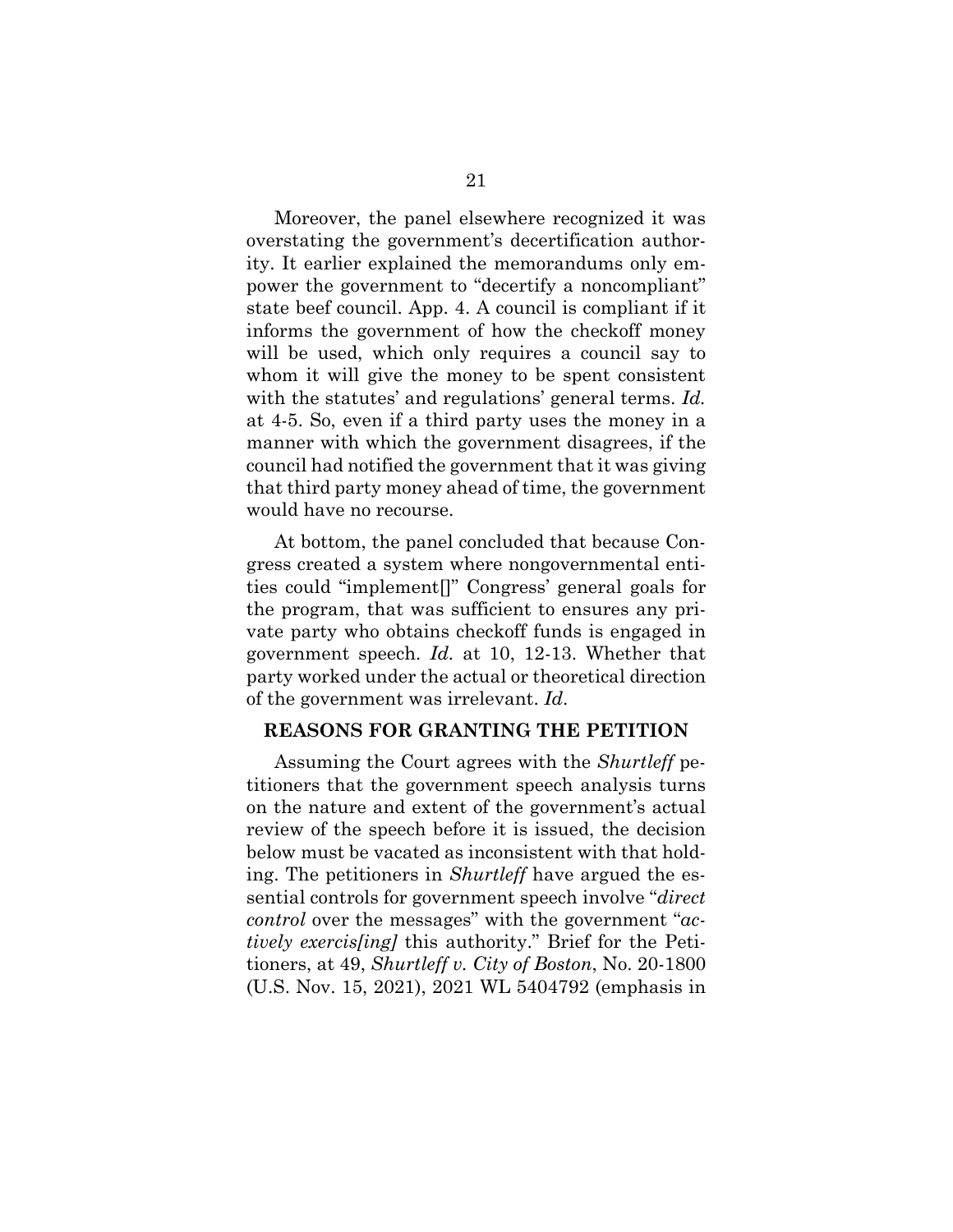original). "[T]he government cannot, merely by reserving itself 'approval' rights convert to government speech [] private speech." *Id.* at \*51. The Ninth Circuit decision below held the government did not need to have approval authority (it did not), and it certainly did not need to exercise that authority for the speech to be government speech (it did not), it merely had to set up the scheme to exact money for private speech and that would be labeled government speech. App. 13. Therefore, a holding for the petitioner in *Shurtleff*  requires vacatur here.

However, given the extreme expansion of the government-speech doctrine in the Ninth Circuit, the decision below is also worthy of this Court's intervention in its own right. The Ninth Circuit's decision splits with the Second Circuit because the latter has followed this Court's precedent in *Matal, Johanns*, and *United Foods*.

Moreover, because this case concerns the exact same program the Court previously reviewed in *Johanns*, it is a useful vehicle through which this Court can enforce the boundaries of the government-speech doctrine. The Court need not reason through comparison to other contexts, but can draw stark lines showing what renders the speech here private speech.

This Court has recognized the government-speech doctrine's hazy factors make its implementation suspectable to the manipulation below and that requires this Court's intervention. *E.g.*, *Matal*, 137 S. Ct. at 1758. Contrary to this Court's direction in *Matal*, the Ninth Circuit still relied on its view it could pick-andchoose among and accept pale approximations for the facts the Court identified as producing government speech. Therefore, particularly if the Court does not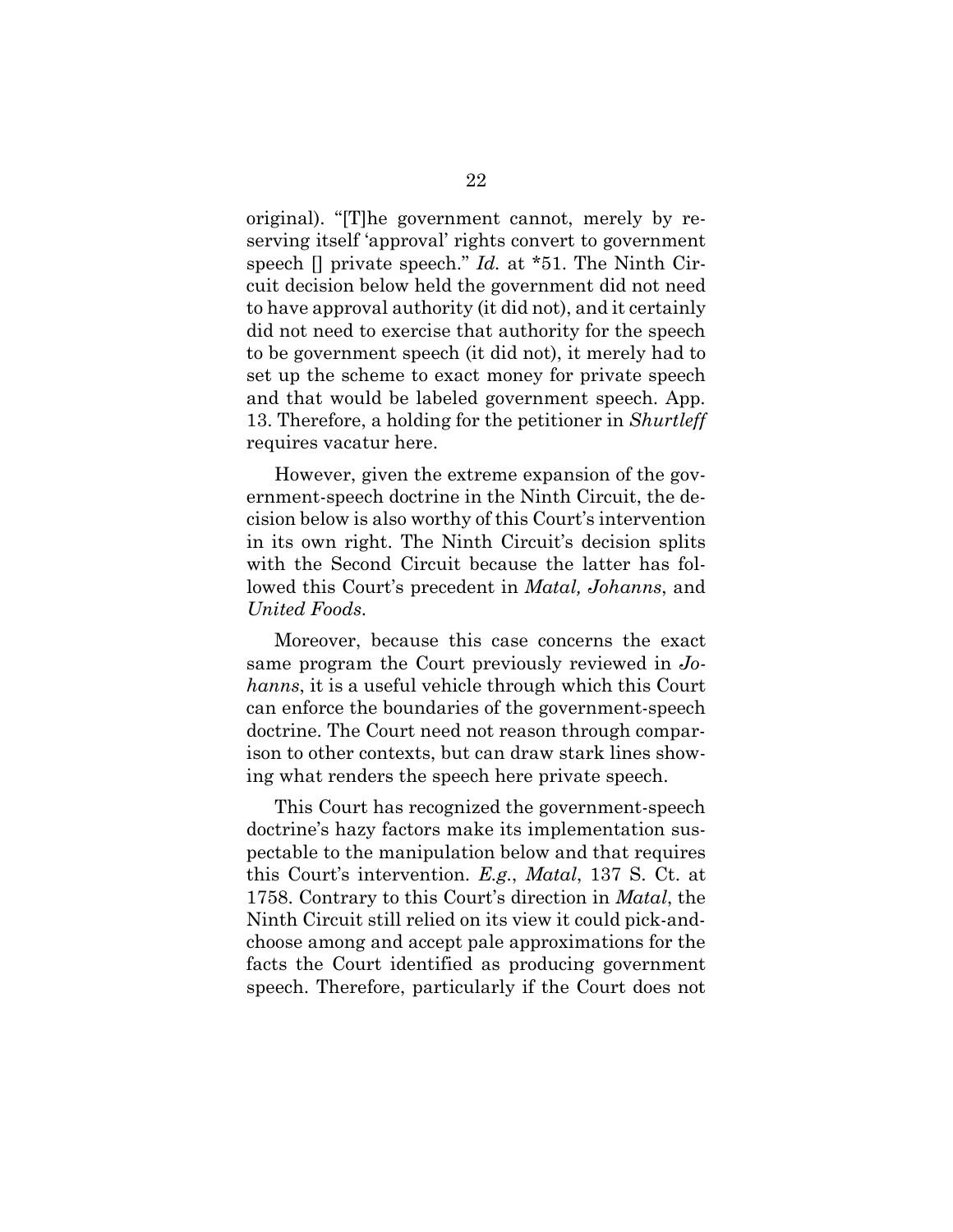specify limits on the doctrine in *Shurtleff*, it should take this clear opportunity to identify the limits on this carve-out to the First Amendment.

The decision below also presents an issue not in *Shurtleff*, whether in *Johanns* the Court properly extended the government-speech doctrine to speech issued by nongovernmental entities. This Court has increasingly indicated government speech should not exist where the government is not identified as the speaker. *E.g.*, *Walker*, 576 U.S. at 221 (Alito, J., dissenting). Commentators too have argued for this limit. The Court should take this case to rein in the doctrine in this manner.

#### **I. The Ninth Circuit's Decision Splits with the Second Circuit.**

The decision below requires review or vacatur because it cannot be reconciled with the Second Circuit's holding in *Wandering Dago*, 879 F.3d 20. Where the decision below held the government merely authorizing an exaction for private speech transformed that speech into government speech, the Second Circuit explained "speech that is otherwise private does not become speech of the government merely because the government … in some way allows or facilitates it." *Id.* at 34; *see also New Hope Fam. Servs., Inc. v. Poole,*  966 F.3d 145, 171 (2d Cir. 2020) (under *Matal* that the state has "authorize[d]" the speech is insufficient to convert speech to "government speech"). The additional governmental involvement the Second Circuit looked at to determine whether the speech was government speech included if there is: (i) "record evidence of a well-established history of [the government's] controlling the [speech]"; and (ii) a "record in this case [that] support[s] concluding" the speech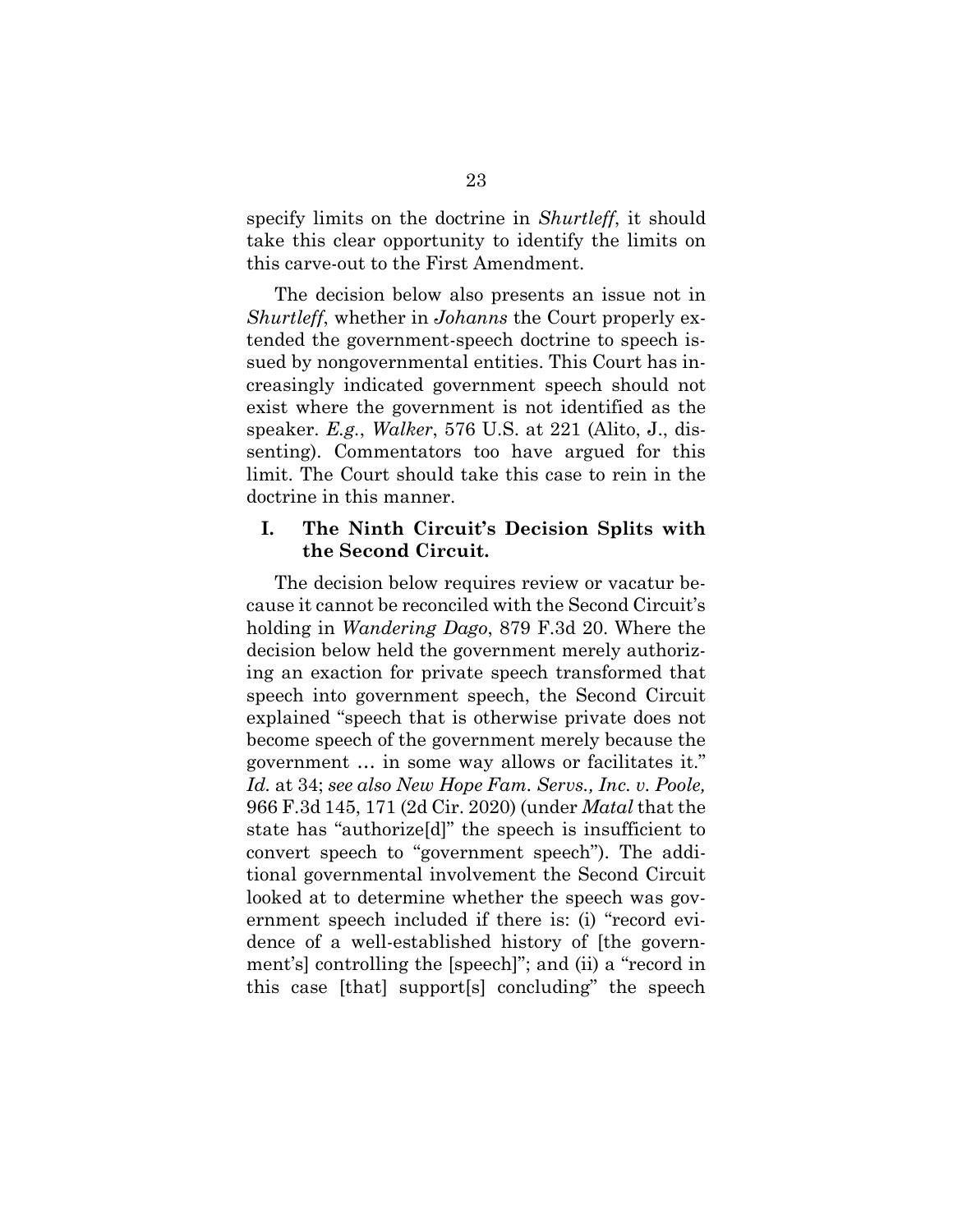"express[es] [the government's] own message." *Wandering Dago*, 879 F.3d at 35, 36.

The Second and Ninth Circuits have articulated two opposing views of the limits on the governmentspeech doctrine. The Ninth Circuit has concluded congressional authorization of a compelled subsidy is all that is required for courts to find it funds government speech. The Second Circuit has held something more is necessary and—in particular tension with the Ninth Circuit—that the government's actual involvement with producing the speech *is* a central facet of government-speech.

Accordingly, in implementing its approach, the Second Circuit effectively rejected the Ninth Circuit's prohibition against "micro-managing" statutory and legislative schemes to enforce the First Amendment. The Second Circuit explained that under the Supreme Court's recent decision in *Matal* any expansion of the "government speech" doctrine must be done with "great caution." *Id.* at 35 (quoting *Matal*, 137 S. Ct. at 1758). As a result, in evaluating whether something is government speech, the courts must test each form of speech funded with a compelled subsidy against each of the "factors" identified in the Supreme Court's decisions as relevant to the analysis—including the government's role in actively controlling the speech. *Id.* The absence of any factor counsels against holding speech is "government speech." *Id.*

In contrast, the Ninth Circuit explained it will allow the government to whittle away the controls over the speech, while still calling it government speech. App. 9-10, 12-13. In the Ninth Circuit, administrative flexibility is the primary concern rather than constitutional compliance, whereas the Second Circuit only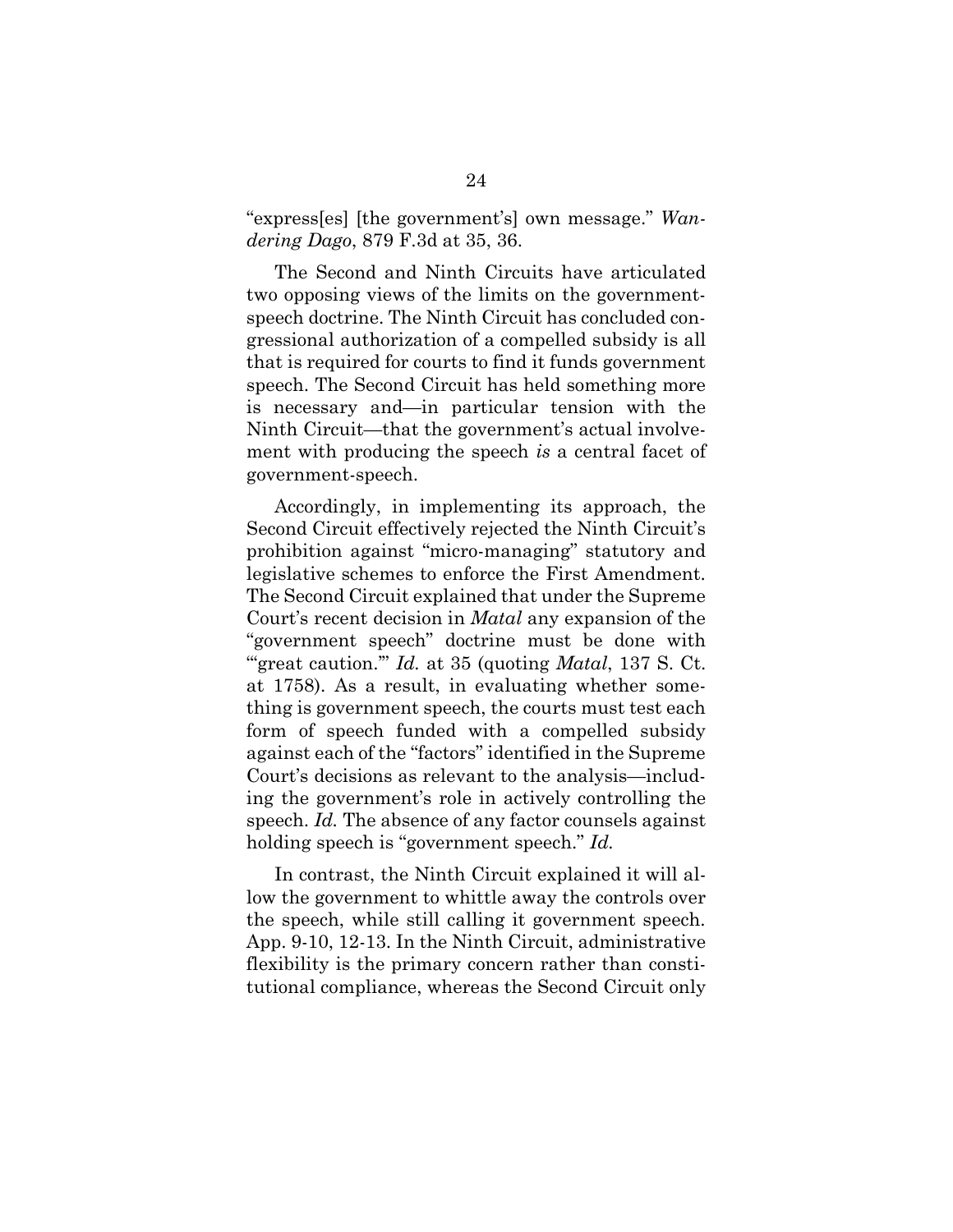holds programs that truly meet the standards produce government speech.

The Second Circuit's application of its rules to the facts of *Wandering Dago* underscores just how distinct the circuits' approaches are. Unfettered by the Ninth Circuit's fear of "micro-managing," the Second Circuit examined each type of speech at issue separately, considering the government controls present over those particular expressions. First, it turned to whether the city-defendant's regulation of food trucks appearing in a public space converted the truck's branding into government speech, so that the government could deny trucks access because it disagreed with their expressions—viewpoint discrimination that would be unacceptable under the First Amendment, but which would be free from First Amendment review if the government-speech doctrine applied. The Second Circuit concluded the government's involvement with those expressions was insufficient to turn them into government speech. *Wandering Dago*, 879 F.3d at 35.

Next, digging into the complexity of the program, the Second Circuit explained it was "more than simply a grant of access" so that the trucks' branding could be displayed, but also involved government "assistance to vendors" in publicizing their presence*. Id.*  at 36. It analogized this to using government exactions to fund speech. *Id.* at 36-37. Separately analyzing this speech, the Second Circuit concluded it was not government speech because the record showed the government did not "adopt" the speech as its own. *Id*. The absence of such engagement with the speech established it was not government speech.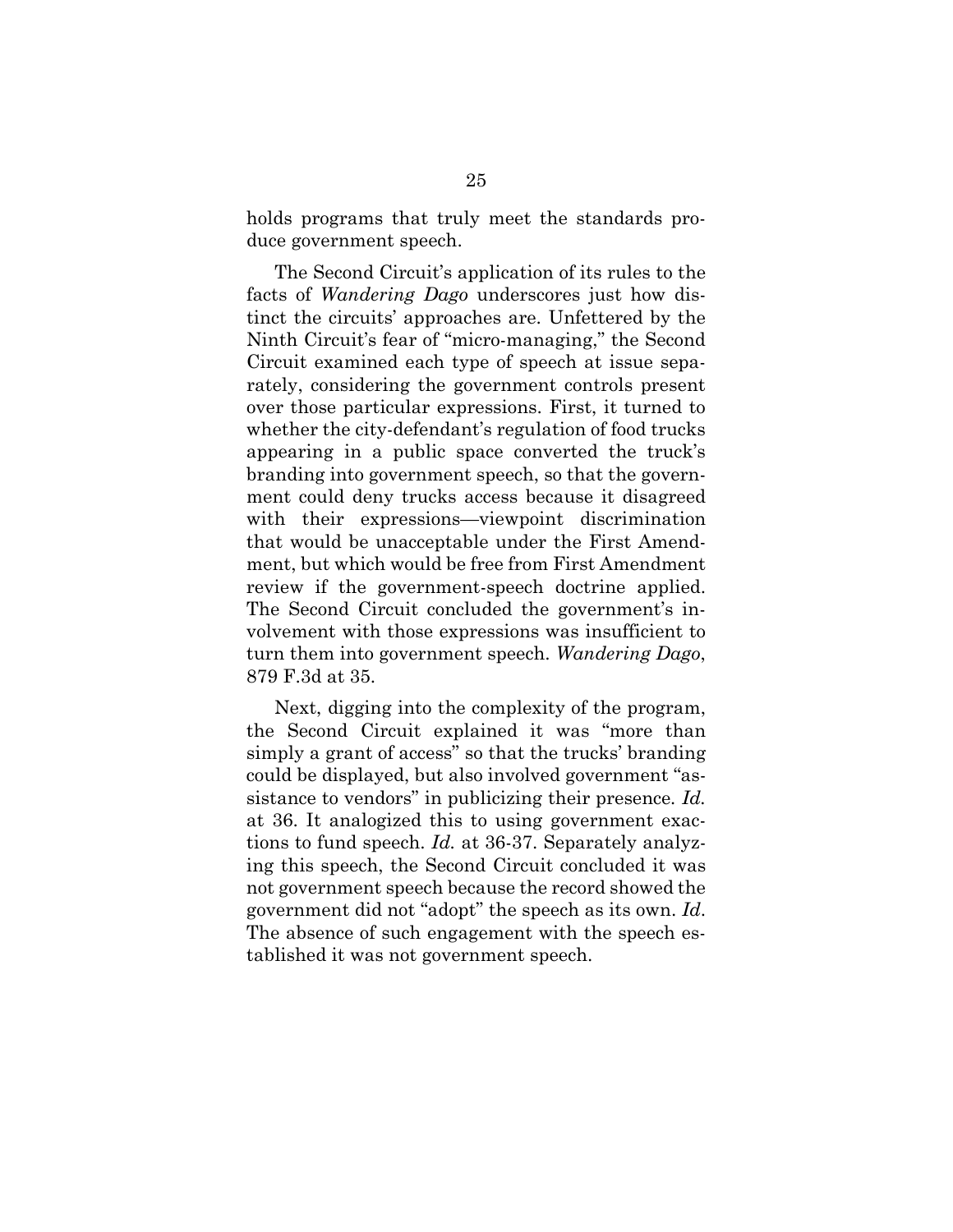Where the Ninth Circuit has determined that a program that carries out a generic governmental objective necessarily facilitates government speech, the Second Circuit examines the "structure of the program," and the government's actual involvement with the speech to determine whether it truly is government speech. *Id.* at 37. Relatedly, where the Ninth Circuit concluded that concerns with "micro-managing" means it will not be troubled by specific expressions that might exceed constitutional limits, so long as the program generally seems compliant with the Constitution; the Second Circuit determined it had to review the "design" of the program in detail to assess whether all of the expressions satisfied the Constitution's requirements. *Id.* At bottom, people in the Second Circuit have significantly greater protections against the government hiding behind the government-speech doctrine to manipulate discourse. The Ninth Circuit's indifference to First Amendment concerns requires this Court's intervention.

### **II. The Ninth Circuit's Decision Conflicts with This Court's Decisions in Numerous Ways.**

As *Wandering Dago* suggests, the Ninth Circuit's holding also disregards this Court's governmentspeech precedent. In addition, it is inconsistent with *United Foods*' limit on compelled subsidies of speech. Thus, the Court should grant the Petition to ensure its directives are implemented by the lower courts.[3](#page-35-0)

<span id="page-35-0"></span><sup>3</sup> Similarly, as noted above, should the Court adopt the petitioners' and United States' view in *Shurtleff*, that the focus of the government-speech analysis is on whether the government actually reviews the speech before it issues, it should grant the *Footnote continued on next page*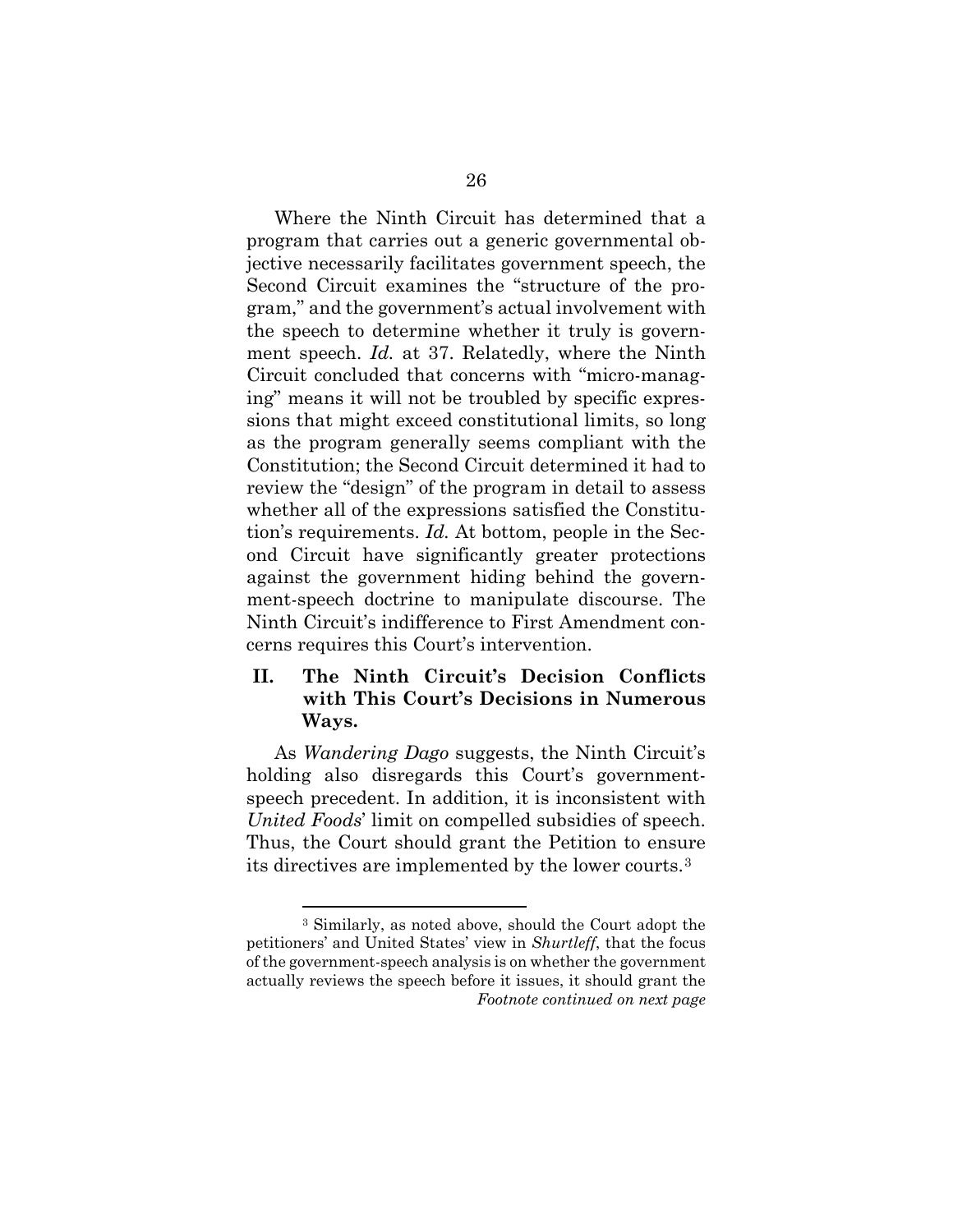Contrary to the Ninth Circuit's governmentspeech doctrine, which preferences regulatory convenience over enforcing First Amendment limits, in *Matal* this Court stated "we must exercise great caution before extending our government-speech precedents" 137 S. Ct. at 1758. Indeed, while continuing to apply the multi-factor test from earlier "governmentspeech" cases, the Court noted that its existing cases "mark[] the outer bounds of the government speech doctrine," *id.* at 1760, further counseling against the Ninth Circuit's laissez-faire approach.

Moreover, the Ninth Circuit's decision is not only inconsistent with the rule laid down in *Matal,* but this Court's application of that rule. In *Matal*, the Court explained that registered trademarks could not plausibly be characterized as government speech because "the Federal government does not dream up these marks," nor does it "edit marks submitted for registration." *Id*. at 1758. The government's only role is to enforce a statutory requirement that the mark be "viewpoint-neutral." *Id.* The Court explained this level of government involvement does not "remotely" compare to facts present in the prior governmentspeech cases and thus could not allow for the conclusion the speech is government speech. *Id.* at 1759.

Of particular note, the *Matal* Court stressed how distinct the government's role in reviewing trademarks is from its involvement with the Beef Board's and Operating Committee's speech as described in *Johanns*. In revisiting *Johanns*, the Court emphasized that, there, the government did not merely establish

petition, vacate the decision below, and remand the case for further proceedings.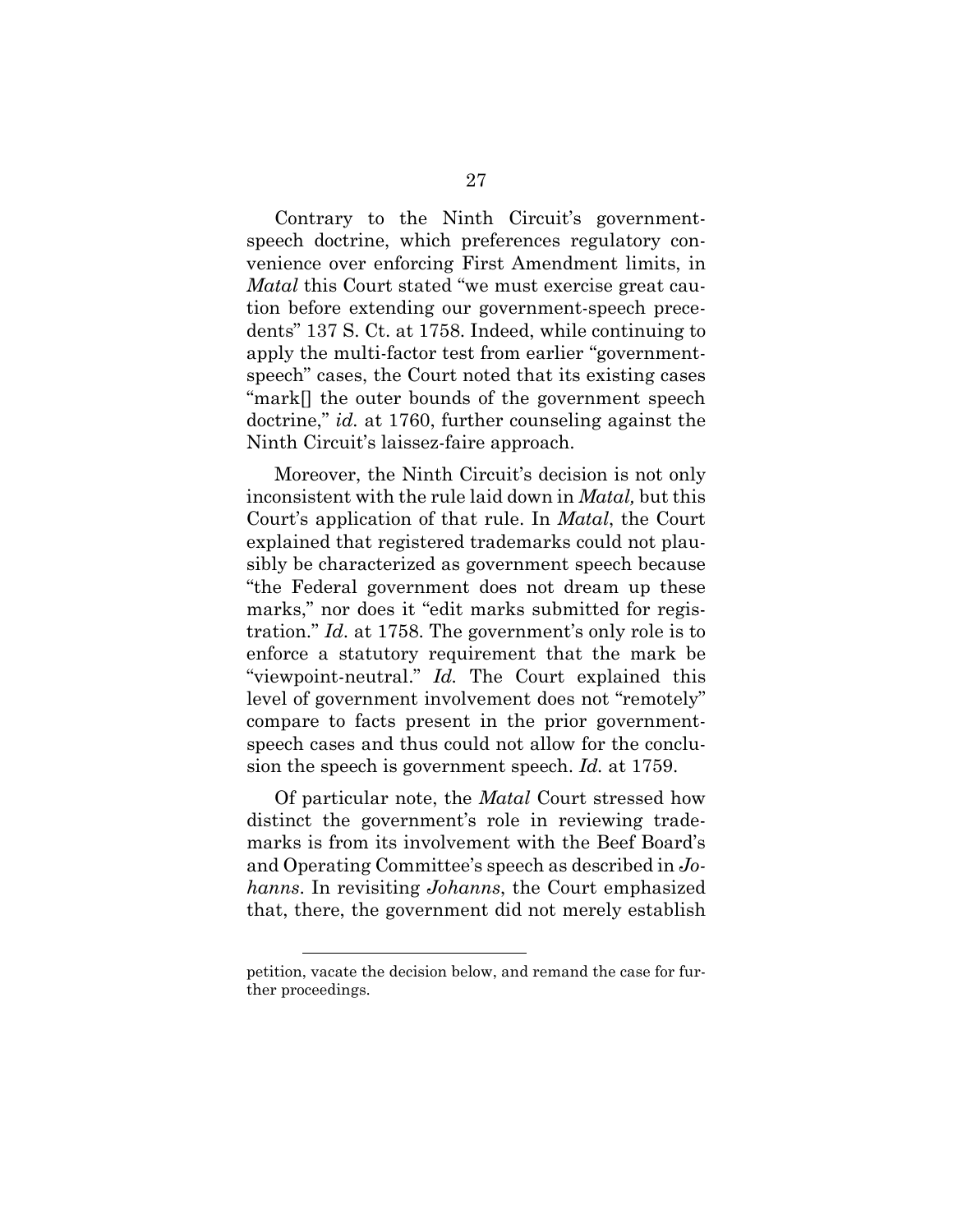"guidelines for the content" of the speech via statutes and regulations, but also "officials attended the [Beef Board and Operating Committee] meetings at which the content of specific ads was discussed, and the Secretary could edit or reject any proposed ad.'" *Matal*, 137 S. Ct. at 1758 (quoting *Johanns*, 544 U.S. at 561)*.*  This helped show in *Matal* that the mere application of the statutory rules and regulations governing trademarks was insufficient to convert that private speech into "government speech." *Id.* Therefore, particularly given this Court's determination that the government-speech doctrine should not be easily expanded, *Matal* held trademarks could not constitute "government speech." *Id.* 

Under the Ninth Circuit's decision, however, the fact that the government is enforcing the general statutory and regulatory terms is sufficient to ensure the beef checkoff's speech is government speech. App. 13. The Ninth Circuit had no concern that the government did not determine the content of the speech, and was only able to review and react to the speech after it was issued. *Id*. This Court in *Matal* reiterated that the "government[-]speech" doctrine must be narrowly applied to ensure that each form of "government speech" is controlled by the government "from beginning to end," underscoring *Johanns*' emphasis on the government's actual involvement with reviewing and approving the speech. 137 S. Ct. at 1759. The decision below, building on Ninth Circuit precedent, allows courts to ignore the government's involvement at the end entirely, focusing solely on whether the government provided some direction for where private speech should begin.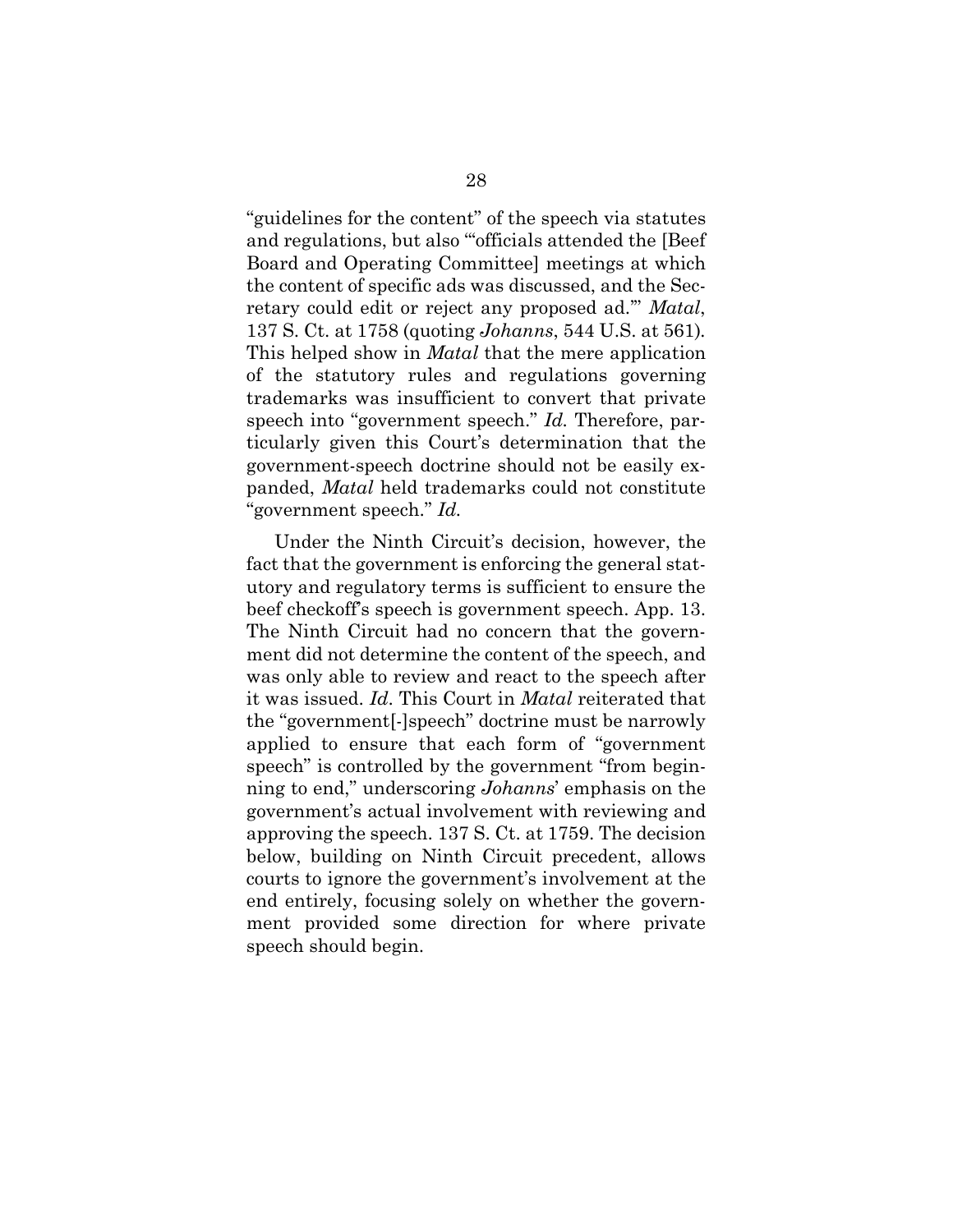For the same reasons, the decision below is also inconsistent with *United Foods*. In *United Foods*, this Court explained that there was "no basis" to sustain the checkoffs' compelled subsidies if they fund private speech. 533 U.S. at 410. The Court considered an essentially identical scheme to the beef checkoff, through which it recognized Congress directed "mandatory assessments upon handlers of fresh mushrooms" to promote the industry as a whole. *Id.* at 408. Just like here, the mushroom checkoff directed that the money be used for "generic advertising" of the goods, which led certain payers to object because they were subsidizing speech that failed to highlight the unique qualities of their products that made them more desirable. *Id.* at 408-09. The Court explained,

The subject matter of the speech may be of interest to but a small segment of the population; yet those whose business and livelihood depend in some way upon the product involved no doubt deem First Amendment protection to be just as important for them as it is for other discrete, little noticed groups in a society which values the freedom resulting from speech in all its diverse parts.

Id. at 410. Therefore, it held the exactions unconstitutional. *Id.*

However, the Ninth Circuit sustained the exactions here when the government's limited role is identical to what was described in *United Foods.* As the Ninth Circuit explained, the only restriction on the use of the money by recipients of noncontractual transfers is the speech they craft must "abide by the principles of the Beef Act." App. 5. Nonetheless, the Ninth Circuit allowed the exactions to continue,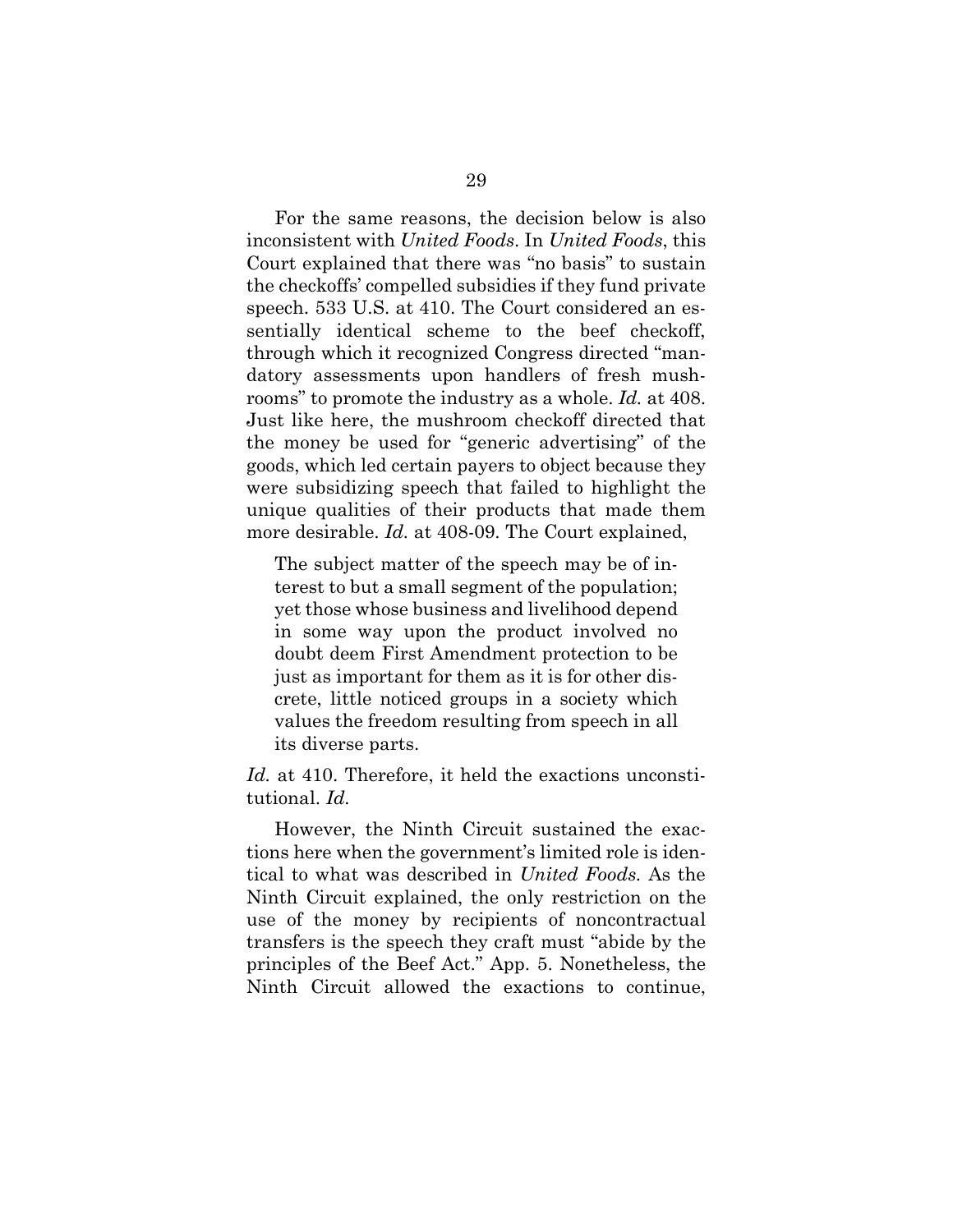failing to acknowledge its holding is at odds with *United Foods.*

#### **III. This Case Is a Good Vehicle to Rein in the Government-Speech Doctrine.**

Because the Ninth Circuit applied the government-speech doctrine based on nominal government involvement—merely that Congress enacted a statute that allowed it to exact funds for a particular type of nongovernmental speech—this case allows the Court to establish a stark line beyond which the government-speech doctrine cannot reach. Given this case's similarities to *United Foods*, doing so would also enable this Court to make clear that it continues to establish limits on the compelled subsidy of private speech. Further still, because this case involves the same program as *Johanns*, it is an especially useful vehicle through which to articulate the facts necessary to establish government speech. The Court will not have to reason by analogy, but can state what is missing here that makes it distinct from *Johanns*. While government speech will arise in a variety of contexts, by articulating the necessary controls in similar circumstances, the Court will reduce the likelihood that confusion with and inconsistent applications of the doctrine will continue.

Such clarity is something commentators have requested. They have explained that because *Johanns* does not make clear which factors are required for government speech, courts have struggled with determining what controls render speech government speech. Jeremiah Paul, *Is A Grape Just A Grape? California Table Grape Commission's Mandatory Assessment Funded Generic Advertising Scheme vs. Grower's First Amendment Rights*, 21 San Joaquin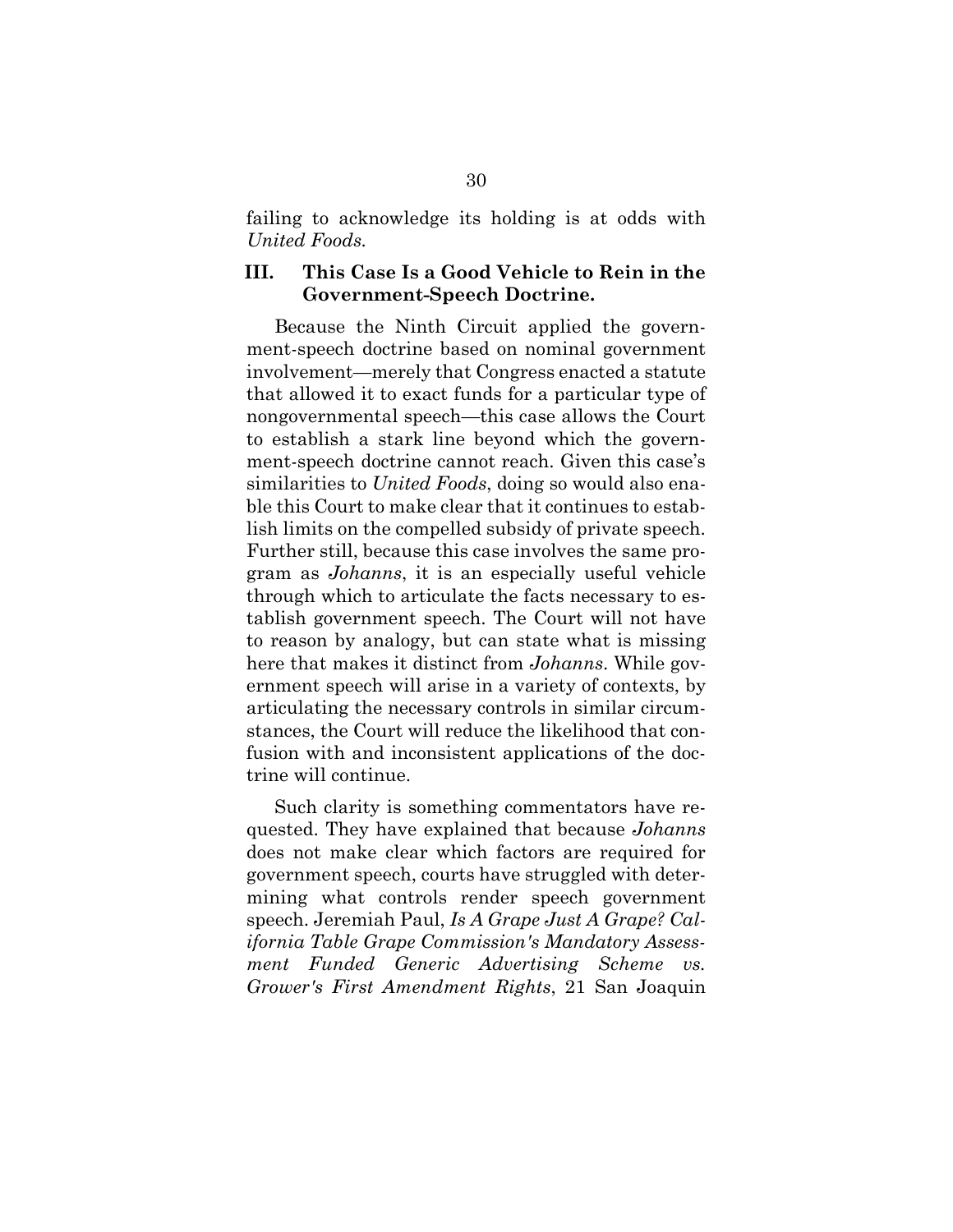Agric. L. Rev. 207, 223–24 (2012). This lack of "direction [] is resulting in inconsistent and inequitable application of the law." *Id.*; *see also* Daniel E. Troy, *Do We Have A Beef with the Court? Compelled Commercial Speech Upheld, but It Could Have Been Worse*, 2004-2005 Cato Sup. Ct. Rev. 125 (warning *Johanns*  allows for "boundless" expansion of the governmentspeech doctrine).

Perhaps more importantly, this case allows the Court to consider whether *Johanns* properly applied the government-speech doctrine to the expressions of nongovernmental entities in the first place. *Johanns* has always been an odd fit with the governmentspeech case law. The Court's subsequent governmentspeech decisions have been concerned with speech issued by and in the name of the government itself.

In *Summum*, the Court considered whether a municipality's decision to place a monument in a public park to display the municipality's values was government speech. 555 U.S. at 465. The Court explained that while "[t]here may be situations in which it is difficult to tell whether a governmental entity is speaking on its own behalf," this was not one because the message was chosen and expressed by the government itself. *Id.* at 470. With this background, it held the monuments government speech. *Id.* at 481.

In *Walker*, the Court considered whether specialty license plates were government speech. 576 U.S. 200. It emphasized that they were because license plates "long have communicated messages from the States." *Id.* at 211. The Court went on to note that a license plate "is a government article" and bears the name of the state itself. *Id.* at 212. Those direct endorsements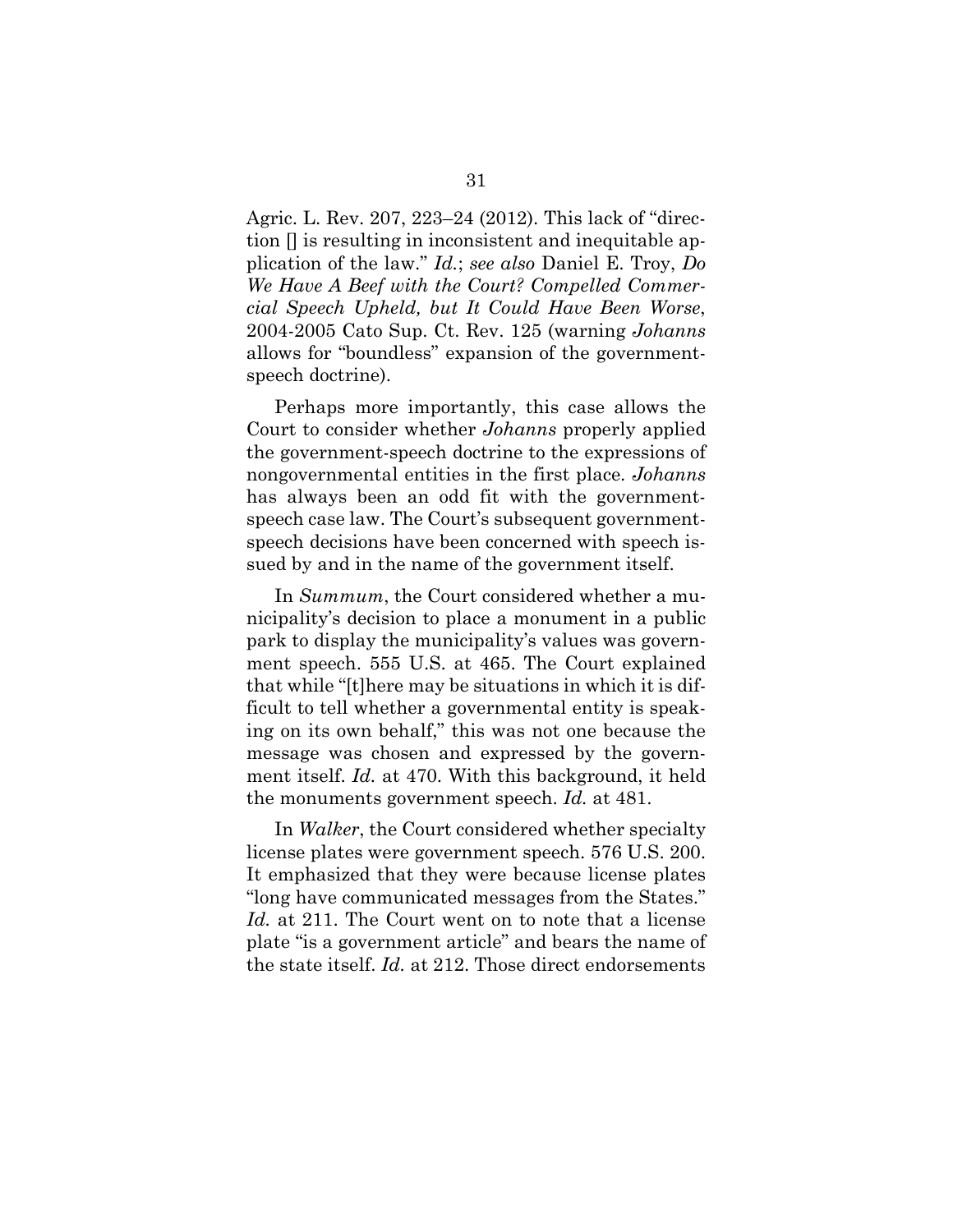of the speech by the government made the application of the government-speech doctrine logical.

*Johanns* is the outlier in this trilogy. There, the Court applied the government-speech doctrine not to speech identified as that of the government, but to speech of another that the government merely had a role in crafting. 544 U.S. at 560-61. The decisions below demonstrate the absurd result that can stem from expanding the doctrine in this manner: speech the government is unaware of and is being issued in the name of an independent-third party is identified as government speech, because the government had a narrow, technical involvement with its creation. While it might be necessary to limit First Amendment review of the government's expressions when it is making them—so that it can participate in society without its speech constantly being subjected to heightened scrutiny—it is entirely unclear why those same protections should extend to expressions the government does not wish to associate itself with.

Lest there be any doubt about the problem created by *Johanns* and that this case highlights, recent academic work on the government-speech doctrine has noted the Court was ill-advised to extend it to speech by nongovernmental entities. It explains, the government-speech doctrine is most sensibly justified based on a "transparency principle." Helen Norton, *The Government's Speech and the Constitution* 6 (2019). With speech truly issued by the government, "the public [can] identify" the speech as government speech, take account of it as such, and thereby better evaluate both its government and the speech itself. *Id.* Thus, exempting the speech from First Amendment scrutiny follows, as it enables discourse that furthers society.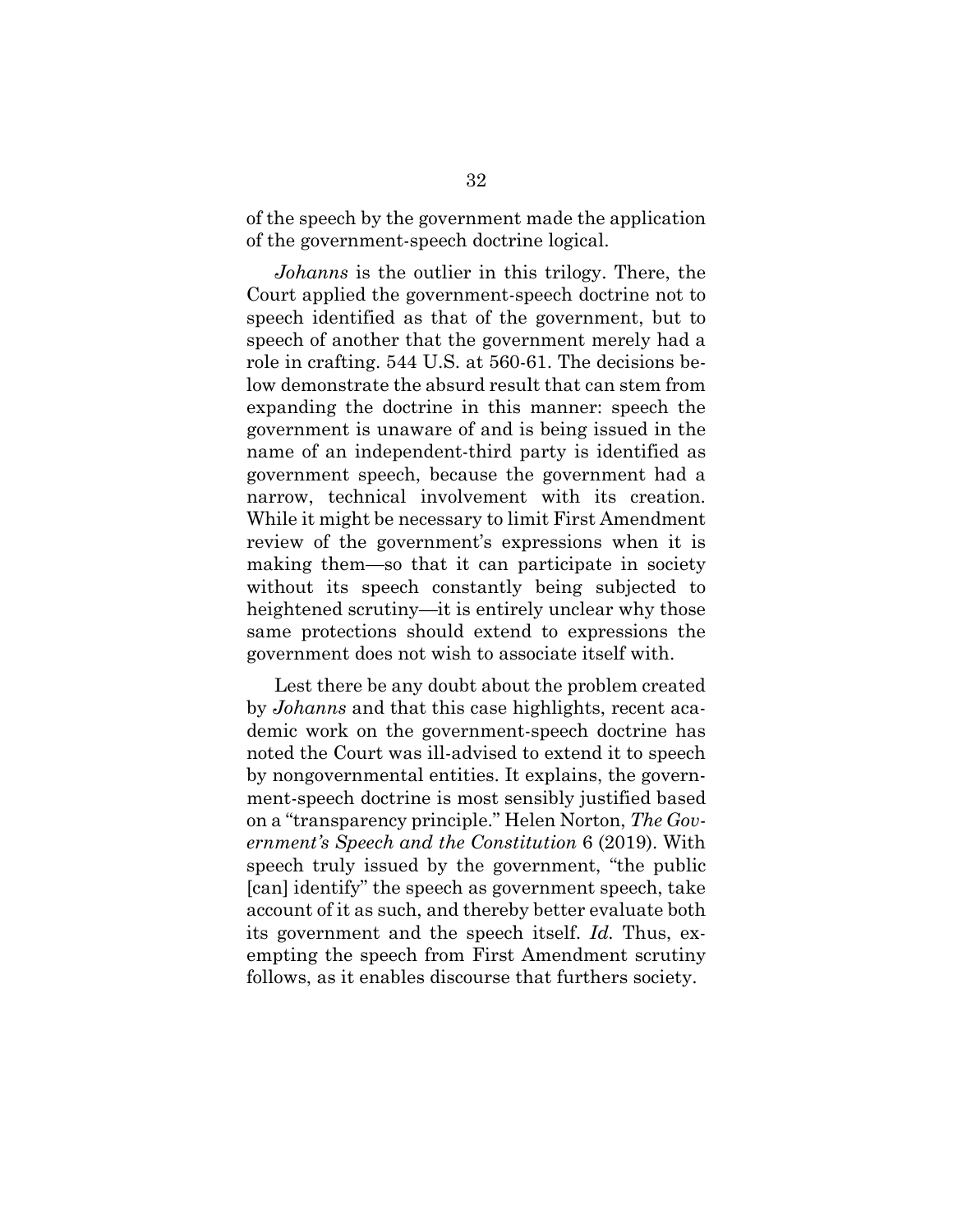With this understanding, *Johanns* was not correctly decided. The government was not merely using the Beef Board and Operating Committee to formulate speech to be issued in the government's name, but allowing those entities to issue speech so the governmental "source" was not apparent. *Id.* at 42-43. None of the benefits of protecting government speech from First Amendment scrutiny exist with the speech in *Johanns*, making the government-speech doctrine's application an unwarranted and dangerous protection of these expressions. Even if the government has a role in crafting the message, observers will not know that message comes from or should be associated with the government. *Id.* But, these expressions are insulated from First Amendment review, creating the potential to "muffle" rather than further debate, by flooding the market with speech funded by the government, but whose origins and associations are hidden. *Id.* 

The concern with allowing nongovernmental actors to issue government-speech is hardly isolated. Others have questioned applying *Johanns*' logic of applying the doctrine when the public cannot attribute the speech to the government itself. *E.g.*, Hemel & Larrimore Ouellette, *supra*, 2017 Sup. Ct. Rev. at 56– 57. This case presents the problem, and allows the Court to consider the recommendation that it prohibit the government-speech doctrine's application to expressions issued in the name of nongovernmental actors.

#### **IV. Clarifying the Limits of the Government-Speech Doctrine Is of National Import.**

The above citations demonstrate the import of the Court addressing the questions presented, but the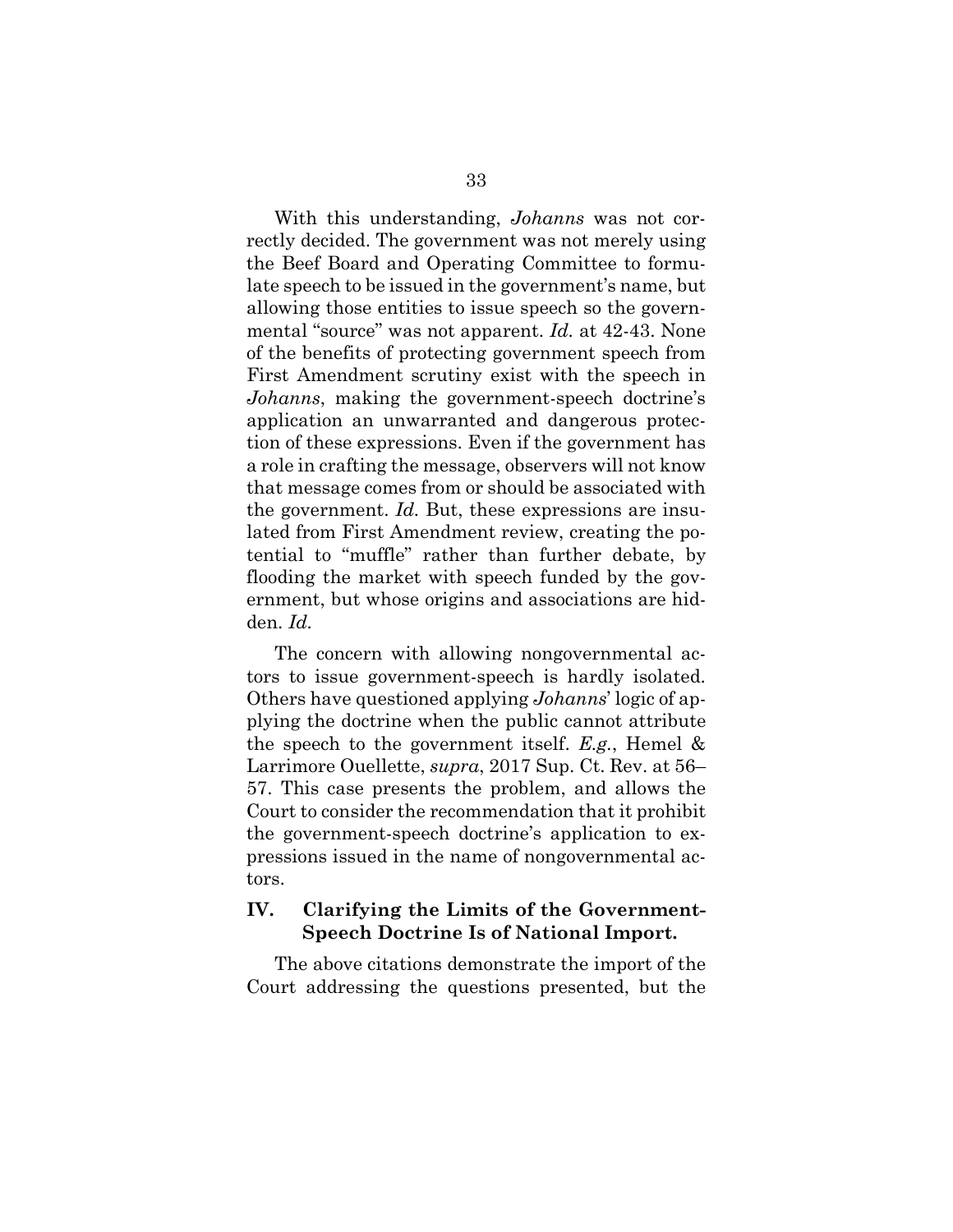Court need not look that far to conclude the Petition should be granted. This Court's members have repeatedly called for it to revisit the scope of the government-speech doctrine—as it appears interested in doing in *Shurtleff*. In *Summum*, Justices Stevens and Ginsburg only concurred with the majority because the decision "signal[ed] no expansion of that doctrine," but the opinion calls the doctrine of "doubtful merit." 555 U.S. at 481 (Stevens, J., concurring). In particular, the concurrence noted discomfort with the fact that the doctrine did not ensure the public would actually associate "government speech" with the government, but rather the doctrine allows government speech to be filtered through other speakers, enabling the government to hide its expressions. *Id.* 

More recently, Justice Alito writing for himself, Chief Justice Roberts, Justice Scalia, and Justice Kennedy, explained that the existing "capacious understanding of government speech takes a large and painful bite out of the First Amendment." *Walker,* 576 U.S. at 222 (Alito, J., dissenting). That opinion articulates an alternate test for government speech, which would not allow either *Johanns* or the lower courts' decisions here to survive: would an observer "really think that the sentiments reflected" are those of the government." *Id.* at 221. The dissent also highlighted the challenges of applying the Court's present multifactor test, noting that even in *Walker* it is "badly misunderst[ood]" and requires explication regarding what "factors" drive the conclusion that something is "government speech." *Id.* at 227-28.

In *Johanns* itself, Justice Souter, writing for himself, Justice Stevens, and Justice Kennedy, suggested the Court erred in applying the government-speech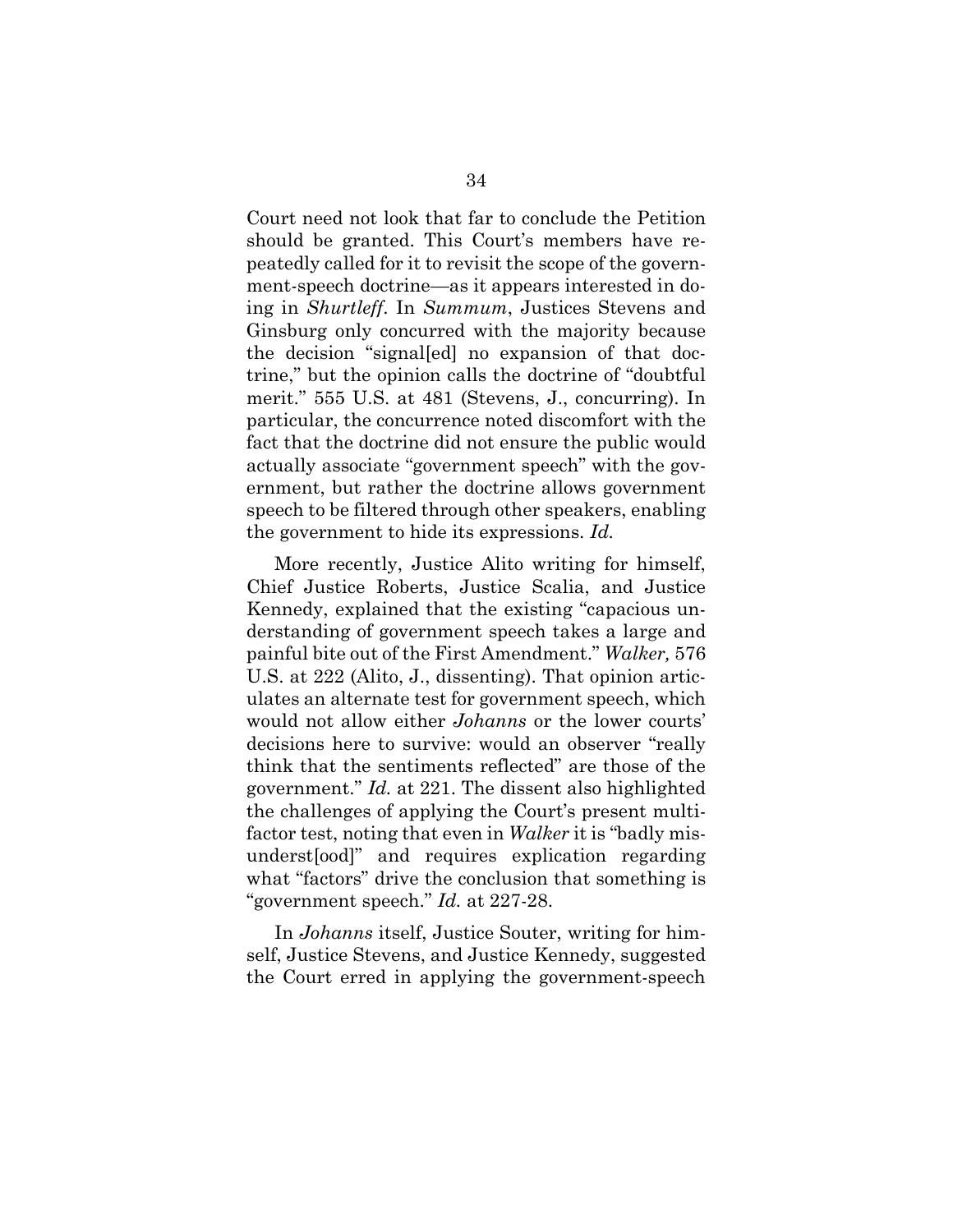doctrine in that case, proposing a similar rule to Justice Alito's dissent: "I take the view that if government relies on the government-speech doctrine to compel specific groups to fund speech with targeted taxes, it must make itself politically accountable by indicating that the content actually is a government message[.]" *Johanns*, 544 U.S. at 571 (Souter, J., dissenting).

This Court has made clear it will need to revisit the government-speech doctrine. This case allows it to do so by considering the same program from which the doctrine sprung. That will help ensure clarity regarding when something truly expresses the government's views. It also allows the Court to correct the course of the doctrine, walking back its decision to insulate speech created by nongovernmental actors and issued in their name from First Amendment review, which many have suggested is questionable.

#### **CONCLUSION**

The Court should grant the Petition or, in the alternative, hold the case for the decision in *Shurtleff*, No. 20-1800, and either grant, vacate, and remand, or consider whether certiorari is warranted in this case at that time.

Respectfully submitted,

DAVID S. MURASKIN *Counsel of Record* PUBLIC JUSTICE, P.C. 1620 L St. NW, Suite 630 Washington, DC 20036 (202) 797-8600 dmuraskin@publicjustice.net